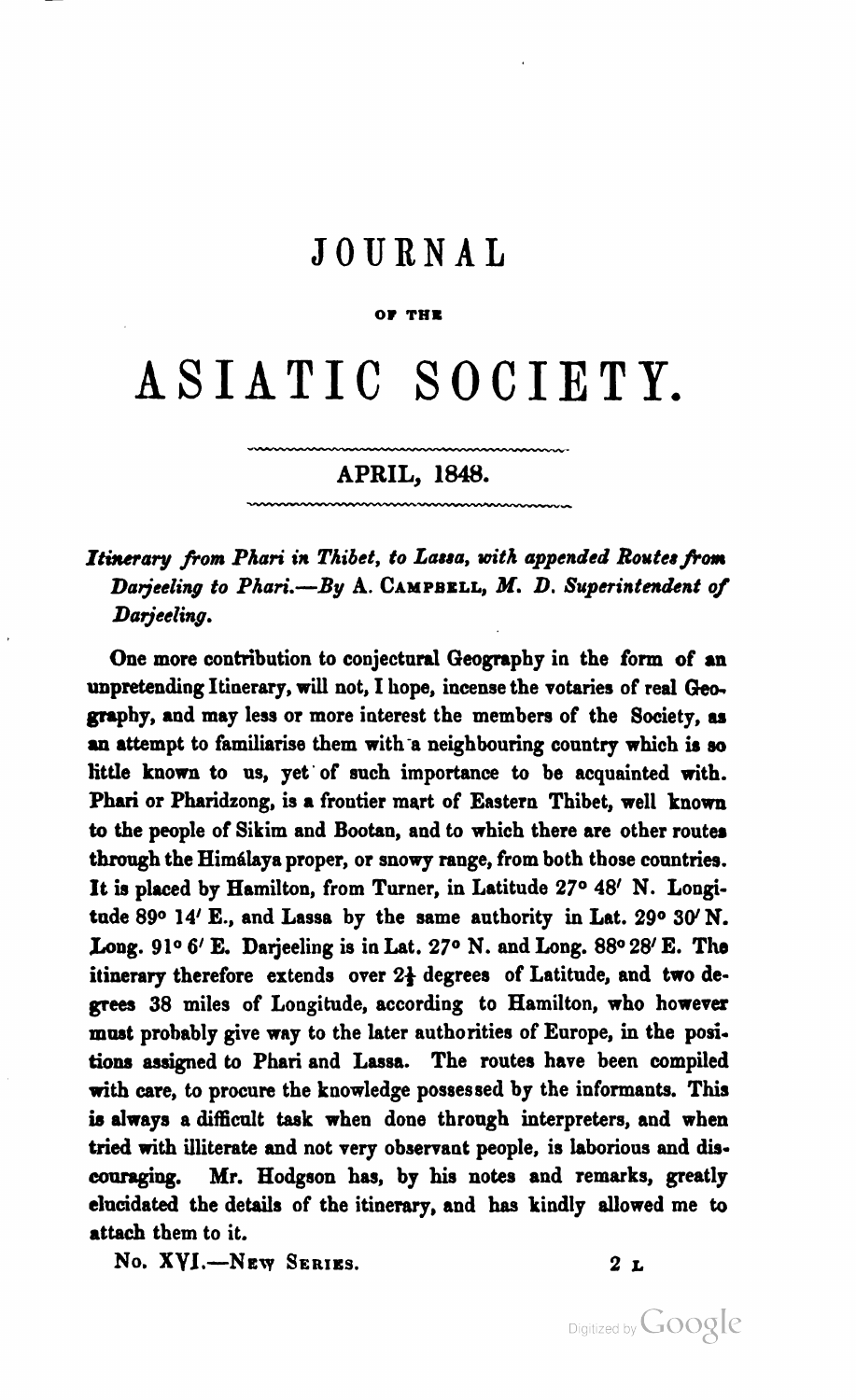258 *Itinerary from Phari in Thibet, to Lassa.* [APRIL,

The following Thibetan words are here translated for the convenience of the reader  $:=$ 

Choo or tchoo, ....... River,

La, ................ Mountain or Range,

Tso, ................ Lake,

Lahuri or lari ;....... A mountain Peak ; Chuma Lahuri or lari, the Peak of Chuma; Larichoo, the

river of the Peak.

Goomba or Goompa,. . Monastery, Gelong, ............... Priest, Lama, ............... High Priest, Anni,. ............... Nun, Deunkang, .......... Caravansari, Jong, .................... Fort or residence of a chief, Samba, .............. Bridge.

Where elevations are given, they have been calculated by making the informants compare known elevations at Darjeeling with the places described, or rather with their recollection of them.

#### *Route from P&ri to Lassa.*

1. Pharito Tangla.-A short march about 6 miles-direction north by west. Phari is on the west bank of the **Machoo** river.\* The route to Tangla lies in the bed of the Larichoo River, which has its rise in the Chumulari mountain<sup>t</sup> and falls into the Machoo about two miles from Phari. The highest peak of Chumulari is close to Tangla. Chapa Goomba of Turner's route, is a mile to the east of **c'** Tangla," and is overtopped by the peak of Chumulari. There are 21 Goombast round the **base** of Chumulari. Chapa is one of them ; pilgrims make the circuit of the mountain visiting all the Goombas, which can be accomplished in **five** days; at all the Goombas save one, (Katok Goomba) there are Lamas, some of whom are Bhutanese. The majority are Tibetans. The circuit of Chumulari is reckoned a work of great merit. The Goombas

**Rises at Choloa, flows 10 stages N. E. and then E. to Phnri. It ia no doubt the**  Páchú of Klaproth and Painomchu vel Goddada of some of our maps, though the **oosfounding of the two last is a great error.-B. H. H.** 



**t** See Turner's Embassy to Tibet, and vol. 12 Asiatic Researches, p. 253-4, for notices **of Chumulari, which is eatimrted to be 28,000 ft. above the level of the sa** 

 $t$  Gúmbá, religious house, Monastery or Convent, Ani Ghenba, Nunnery.-B. H. H.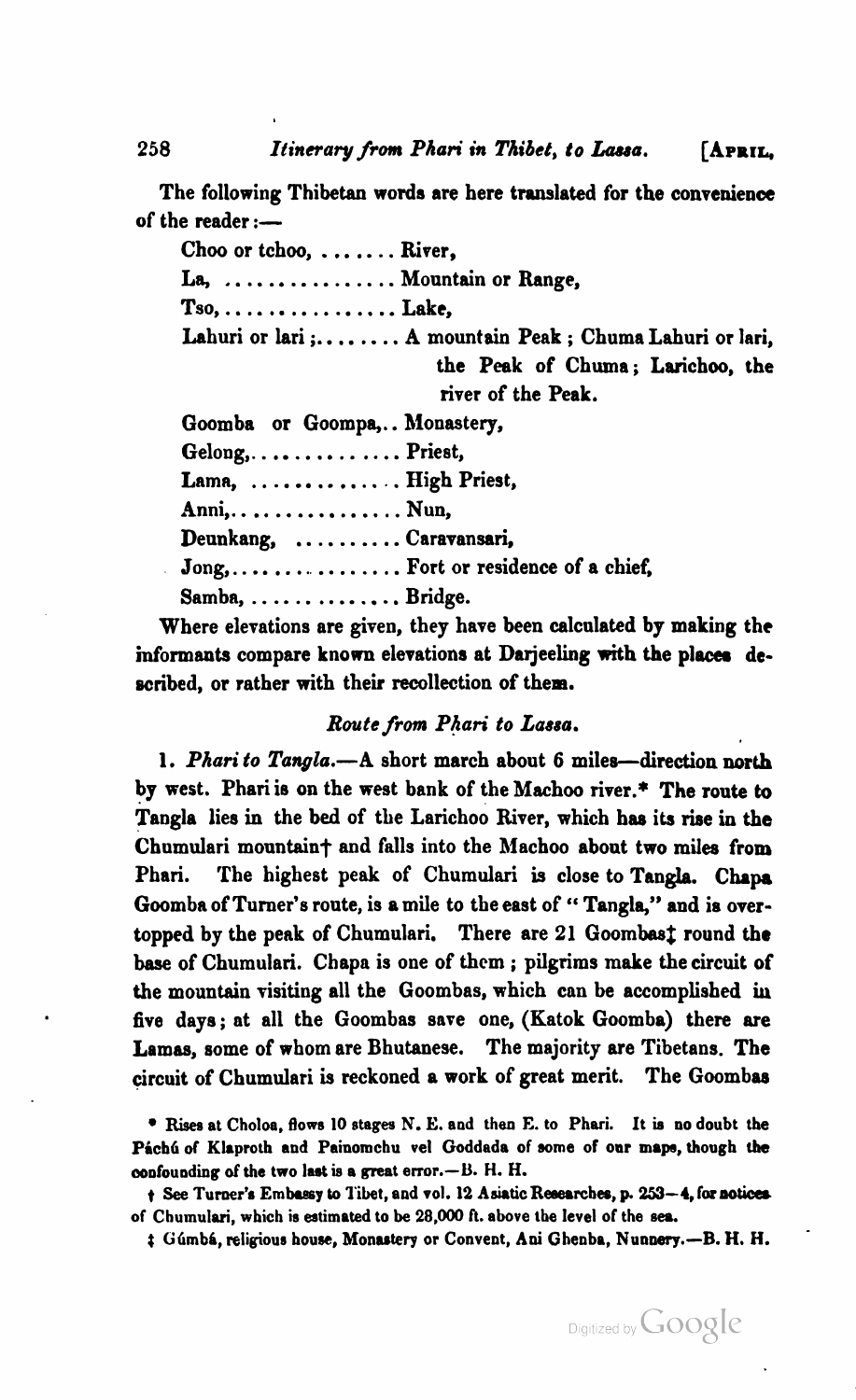are snowed up in the winter and are approachable in the summer only. There are images at all of them. No cultivation near them.

2. Tenna.-Rather a short journey, about 10 miles. The route nearly level, and the country cultivated and well peopled. Wheat **ripma** at Tenna, and turnips, cabbages and other vegetables are abundant.

3. Goroogootang. - About 8 miles in the direction of north by east. **The** road **lies** over a level conntry which is well cultivated with wheat and barley. There is a pottery here, and a Dak Chowkey, also houses for the shelter of travellers; one for Lamas and respectable people, another for the poor. At the latter you pay about 2 annas-a Kakum, or 4th part of the silver Mohnr, not a coin of this vdue, but literally the **quarter** of a hiohur. Traders **alone** pay ; pilgrims and priests do not.

4. Dochen.\*-About 8 miles North by East. The road level and the coanty cultivated. There **is** a large lake here called " Dochencho **;"t**  ita length **ie** N. and Bouth about two miles ; its greatast diameter a **mile**  and half. It contains many kinds of fish, and the "Peu" (a native **Cubonnte** of **Soda,** I believe) is found on its banks. In the **munmer reason** the banks of the lake are overgrown with a long grass 4 feet high, called Choomik. In winter they are bare. The " Changmo" or weeping-willow grows close to the water all round the lake. No wooden **boata** on the lake, but the fishermen use boats made of hider &retched over a basket-like framework, and sown together with leather whangs, the seams beiug rubbed over with beeswax. These boats **carry** 4 or 5 men, and **are** so light that one man carries them easily. The fish are caught in nets. Hooks and bait not used. The fish is preserved by simple drying in the sun, and exported to Phari and to "Menchona," a populous district to the northwards.

5. Kala Puktang.-12 to 15 miles in a north and easterly direction. Here there is a lake of the same name. Its size is equal to that of the Dochen one: but it is celebrated on account of the **great quautity** of fish it contains. The country around this lake is barren ; but it is more populous than around Dochen. The people live by the fisheries, which are very productive, and yield an annual revenue, which

**• Dochia of Klaproth.**-B. H. H.

 $t$  " Choo" is water in Tibetan. " Tso" is Lake; this may be the water or Lake of **Dochen.** 

#### **2 L 2**

Digitized by Google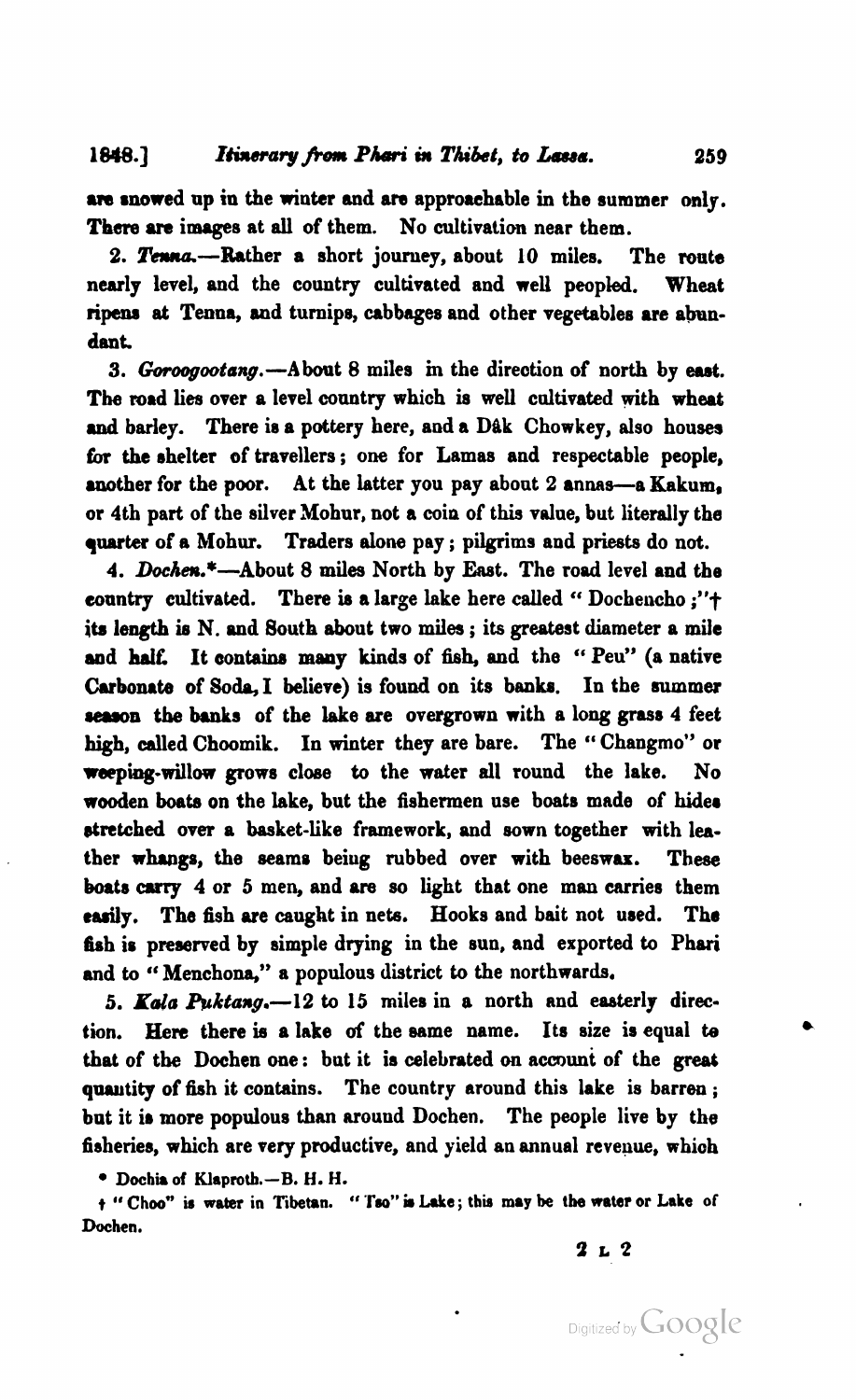is paid at Digarchi (Shigatzzi Zeung) amount not known. The road between the two lakes runs over a level country. The cultivators irrigate their lands from both these lakes. "Chunualari" is seen from Kala Puktang to the south and west.

260

6. Semodah.\*-The " Sumdta" of Turner's route, one day's journey about 15 miles, in the direction of north by east. The road runs over a rocky, barren, and unpeopled tract ; nor is there any hslting-place on the way. It is a small village inhabited by Tibetans and has a Dâk Chowkey, or Post Station. There is a road from Semodah to Lassa direct ; but it is a difficult and bad one, used only for expresses and by a few travellers ; food is scarce on it ; but the distance to **Lassa in** much less than by "Giangtchi" and "Yamda Yeumtso."

7. Kamachooding.-One day's journey due north, over a rather level country, well cultivated and peopled. There is a large Goomba here, as large as that of Swoyambhunath in the valley of Nepal; it is called Kama Goomba ; has about **80** Lamas attached to it and a large libmy. The Knmachoo, a small stream from the east, runs close to the Goomba. The cultivation of wheat on the banks of the stream **is** of a superior kind, and vegetables **are** abundant, such **as** turnips, radishes and cabbages.

8. *Chaloo.*+-One day's journey to the north, over a rather level country, which is however very rocky and barren. To the east of the **road** the mountains are close, and their tops are snow-clad in winter. To the west of the road the mountains are also near but not lofty.

9. Saloo.<sup>1</sup>-One day's journey to the north. There is a Goomba here of the same name, with about **60 Lamas** attached **to** it. This and Kama Goomba are dependencies of Digarchi. The country around Saloo is well cultivated and peopled.

10. Kideepoo.-One day's journey due north ; a very bad **road** over a rocky tract without any ascent to apeak of. The country around is partially cultivated ; but there are immense flocks of sheep and goats, the pasture being abundant and fine. In the winter the herds are kept around Kideepoo, in the summer they are taken to the neighbowing mountains. This place is the residence of a Soubah.

- **Soumdt. of K1aprotb.-B. H. H.**
- $t$  **Chahú of Klaproth, who places Chalú south of Semodah.-B. H. H.**
- $\uparrow$  Sadú? of Kl, but he places it a stage beyond Giangtchi.--B. H. H.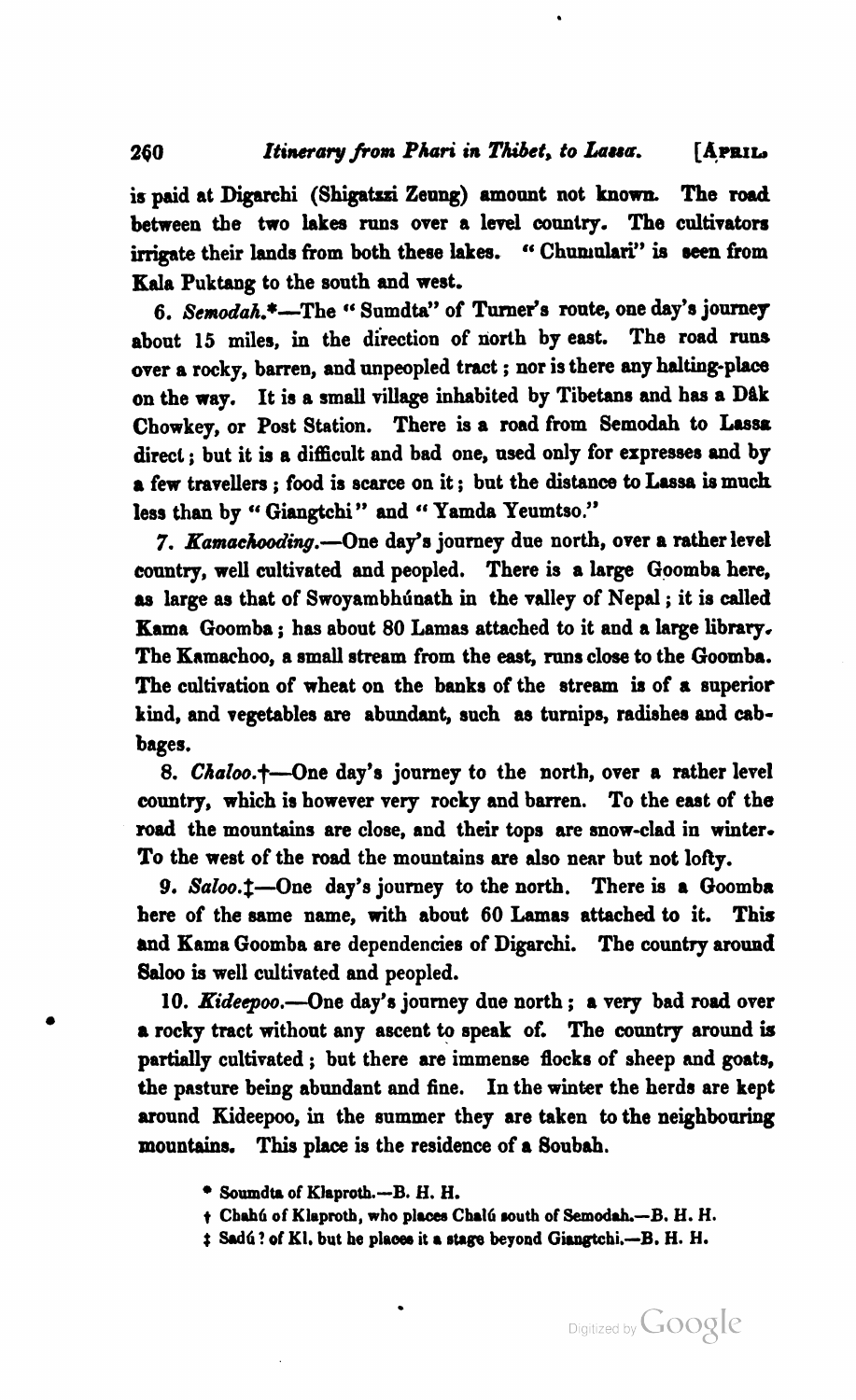#### 1848.] Itinerary from Phari in Thibet, to Lassa.

**11.** Demorang *Zeung* **or** Fort of Demorang.---One day's journey to the north over a rocky country. About a mile to the north of the halting-place, there are 3 hot springs which are in repute for the cure of all diseases. No village here.

12. Giangtchi.\*-About 6 miles to the north. A small town and the neighboarhood well inhabited and cultivated. There **is** a Chinese officer stationed here with 3 or **400** soldiers, a few of whom are Mantchoo Tartars of the Chinese army. The rest are native Tibetans. A river runs by the town. It rises in the Yeung mountains which are to the north and east. It has no specific name. It is called Changchoo or Changtchen. All large rivers in Tibet are **called**  Changchoo.?" Giantche **ia** one day's jonrney from Digarchi, for an unloaded man say 20 miles, and here the road to Lassa goes off from that to Digarchi to the eastward. The first halting-place on the road to Lassa is

13. Saoo.---One day's journey to the east with a little southing, **wer** an undulating country generally, cultivated and well peopled. There are many villages along the road: and the fields are irrigated from numerous small streams which run from the diminutive hills aronnd ; the greater number of which have a Goomba or monastery on the summit. The streamlets about Saoo run into the "Changtchoo," the course of which is north and west. Snow doea not fall at **Saoo** : but it does on the lime of road where it crosses the Yenng mountain for **3**  or 4 months in the year i. **e.** Novemher to February.

14. *Feungla or Mount Yeung*. One day's journey to the east by south, along a stony road which ascends all the way by zigzags to the resting-place, which is in a saddle on the crest of the mountain. The ridge **to** the north from the resting-place is higher than to the south,

<sup>*e*</sup> Dzialdge of Kl. This place is famous for a particular breed of ponies, (see Sp. Rev.) and is one of the more considerable of the very petty towns of Tibet.-B. H. H.

t Changehoo-river of Chang, softened from Tsang, which is the name of the western half of the central province of Tibet, called U'tsang, U being the Lassa division, and Taáng the Digarchi one. The great river of Tibet is called the river of Tsáng or Tsáng, vide Sanp6-Dzangbo of Klaproth. Its pre-eminence leads to all rivers, especially those of Tsáng, being called in a like manner, just as in India any large river is Ganga. Yaru is the distinctive name of the great river whose full title is Yaru tsáng pochó, great river Yaru of tsang. Klaproth's Changchoo however, lies far off the route on the left hand.

261

'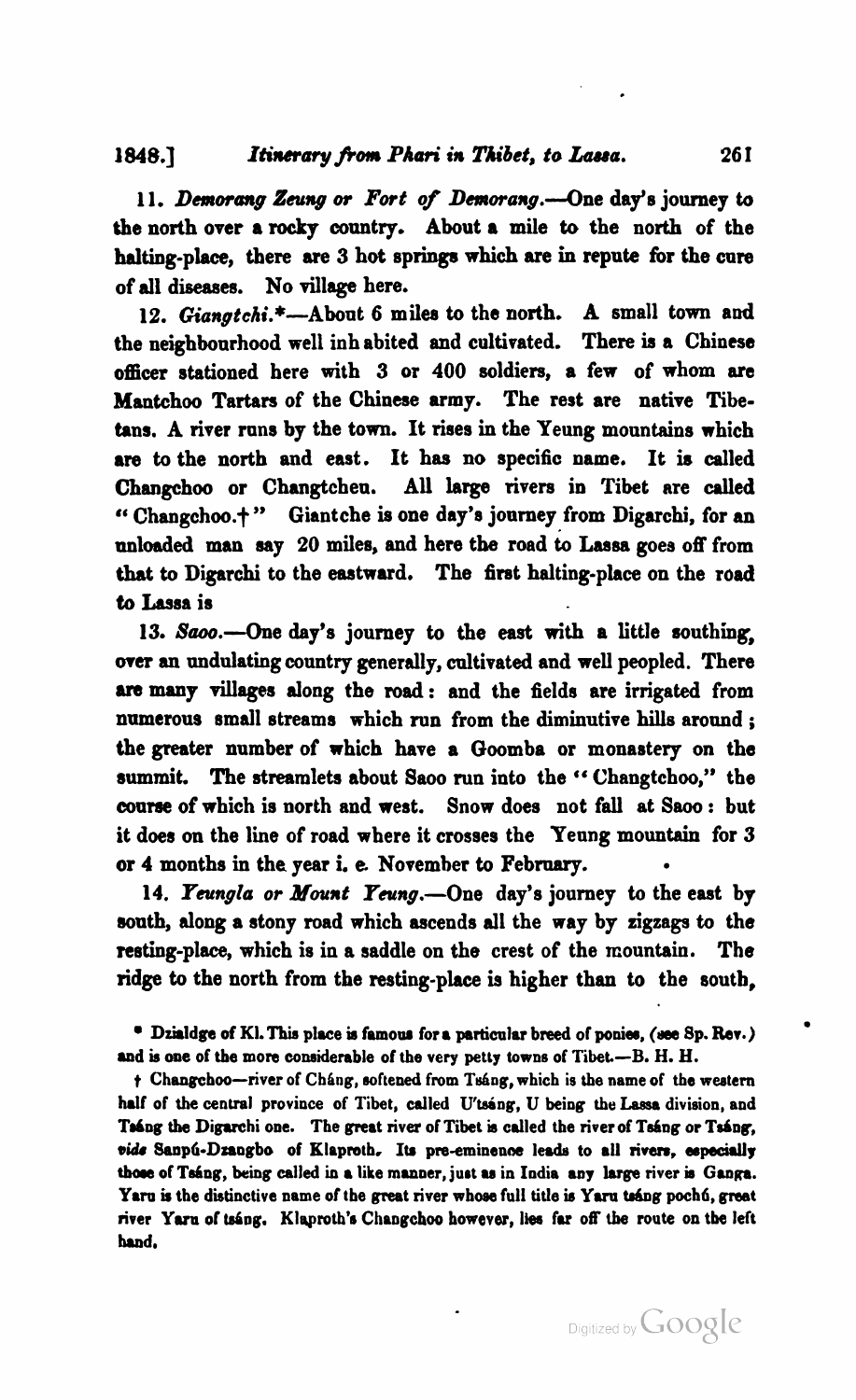and is estimated to be 2,000 feet above it. There is a Caravansari for travellers. Snow falls here in winter, but not enough to close the road. There is no cultivation or population at the Yeungla saddle. The **zigzag** road was made by the Governmeat and is a good one for **poniea.** 

15. *Rongting* River.-An easy day's jonrney by a descent **all** the way along a zigzag road as on the west side of the mountain. The county on the route is uninhabited aud uncultivated. There **in** a Caravansari or Deunkang for travellers on the bank of the river, which has a stone bridge at the crossing. The "Deunkang" is a large stone building with a slated roof aud baa many apartments. Travellers **of**  rank occupy separate rooms. The poorer ones assemble together. The Bongting runs to tbe westward by north.

16. Dabloong.-- One day's journey along the banks and in the bed of the Rongting which is crossed five times during the march. At **each**  crossing there is a stone bridge ; the direction of the route **is** easterly and **against** the course of the river. There are a few villages on the river side and occaeional **patches** of wheat and barley cultivation. Dabloong **ie** a poor village of **10** houses, and on the east **bank** of the Rongting. No firewood at this stage. Travellers cook with sheep and goat dung.

17. Karoola.\*--Leaving the Rongting at Dabloong the road ascends **dl** the way to Karoola over a barren aud bare couutry. There **is** a " Deunkang" for travellers. It snows much here and is very comfortless. The traveller who cooks at this stage must bring the fuel (sheep'sdung) from Dabloong. The mountains to the north of Karoola are covered with perpetual snow, and are very lofty. To the south the mountains are much lower, and have no snow on them ; supplies of grain are not procurable on this route after leaving Giangtchi, until you get to Kambala, in all 14 marches. Travellers must take grain with them.

18. Zhara.--One day's journey east by south. The descent is considerable on this stage, and the road runs dong a spur of Karoola to **Zhara,** which is on an undulating plain or table-land. No cultivation along this stage. The Deunkang at Zhara is provided with servants

262

<sup>\*</sup> Kárú-lá, mount Kárú. So Yeung-lá, mount Yung. Kárú, probably the Kharab **(misprint?)** of **lilaprorh,** who **however gives** it **a mendional** course **parallel** to **and nut cnwsing** the **route.-B.** H. **11.**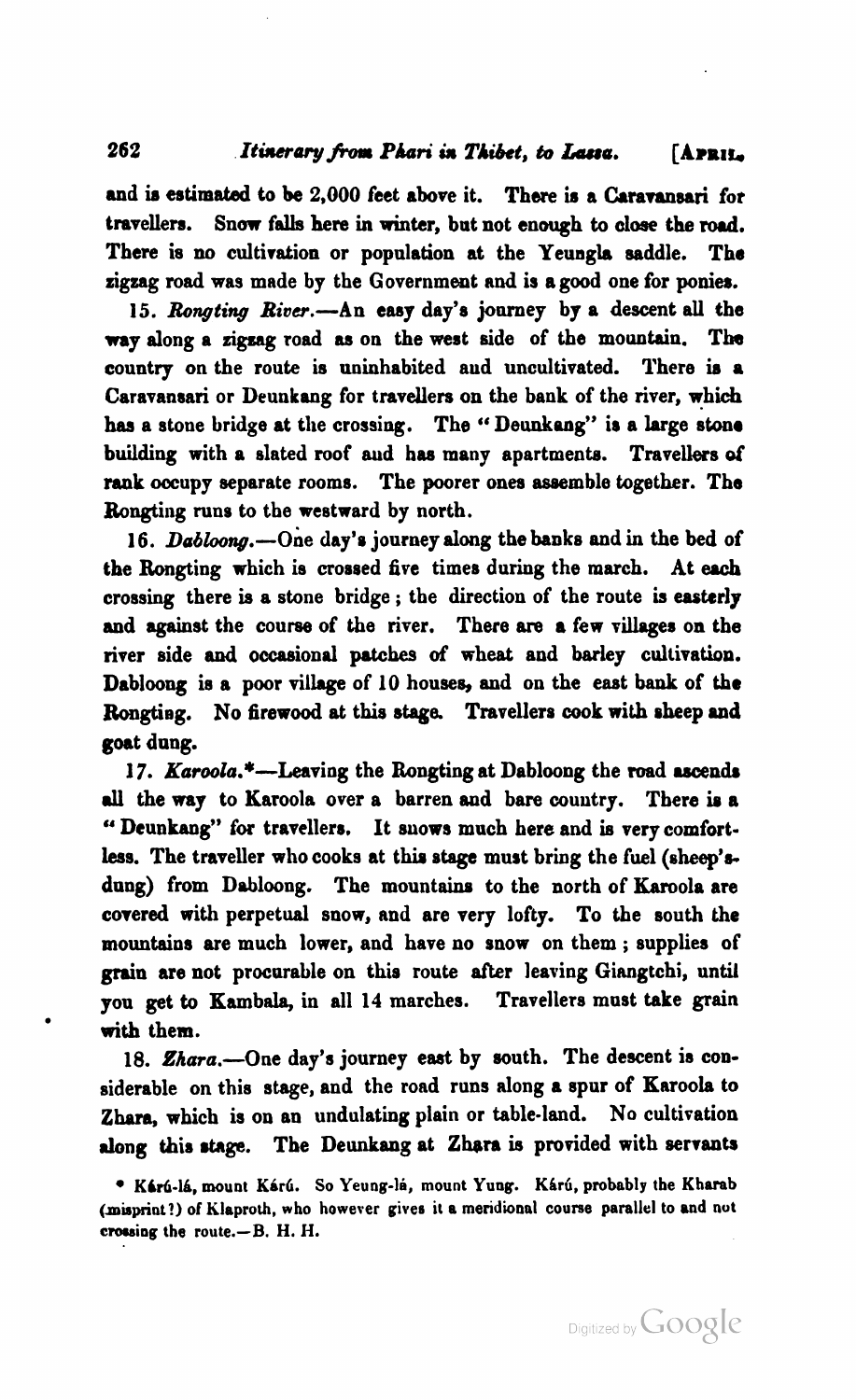who supply food, and who cook for travellers. These men are Chinese, **andarc** appointed by the **Ampas** or Chinese councillors at Lassa. **The**  traveller who **can** pay may have **tea,** spirits, **flesh** and **egga.** Tho charges are so high that Tibetans cannot afford to pay them, and the Chinese only can avail themaelves of this accommodation ; just **as** at **the DIL%** Bungalows in India, whem the charges are **too high** for the Natives."

19. Chakloong (the place of thieves.)-Chakpoo is Tibetan for Dacoit. This is a notorious haunt of robbers.\* It is their practice to conceal themselves in burrows under ground and watch for travellers, on whom they suddenly pounce. Murders are not commonly committed by gang robbers in Thibet unless the resistance is so great that it annot be overcome otherwise. The direction of the route from Zhara is **east** by south, the distance one day's journey ; the country level, but rocky, barren and unpeopled; the road, which is easy for ponies and **baded** people, runs parallel **to** a river which rises in the Yeung monntain and runs to the south. There is no house here for the shelter of travellers, but there are numerous and spacious caves in **which** they rest. Some of the caves are large enough to contain 40 men comfortably. They are not natural caves, but have been cut out of the hill ride which is of hard soil.

20. *Nagarehi Jong.*+-One day's journey to the east, over a level eountry, which is well cultivated arid peopled ; road **good. This** is the reeidence **d** a " Deboo" **or** Governor. His district is Nagarchi, which is a large **ow,** extending more than 30 milea to the eastward of his resi**dence. The** whole country to "Yamdo Yenmtso," (Yarbragh Yeamtso of Pemberton's map) is level, well peopled, and cultivated.

21. Yamdo, (Yeumtso.)t-A long march in an easterly direction over a finely cultivated country. There is a lake here of the same name, on the margin **of** which **ie** the resting-place. The lake is aeen from . Nagarchijong, and is close to it some way to the south of the road. The lake of Yamdo Yeumtso is of immense circumference; "Garboo

**M. Hrc in his narrative 8p8ksmneh ofthe robbers of Tibet, who, he mys, am Kalw w black-tent nomadic Tibetans, emmeously styled KJmrk.** *They* **am mounted** guw robbers. See British Journal of the Propaganda.-B. H. H.

<sup>)</sup> **Nagardzong of Pembcrton'a map** ; **Nugar Oze of Klaproth, whose 13th atage it** u. **-6. H. H.** 

 $\ddagger$  Palté of our maps; Yarbrok Yú and Yambra Yúm of Kl.-B. H. H.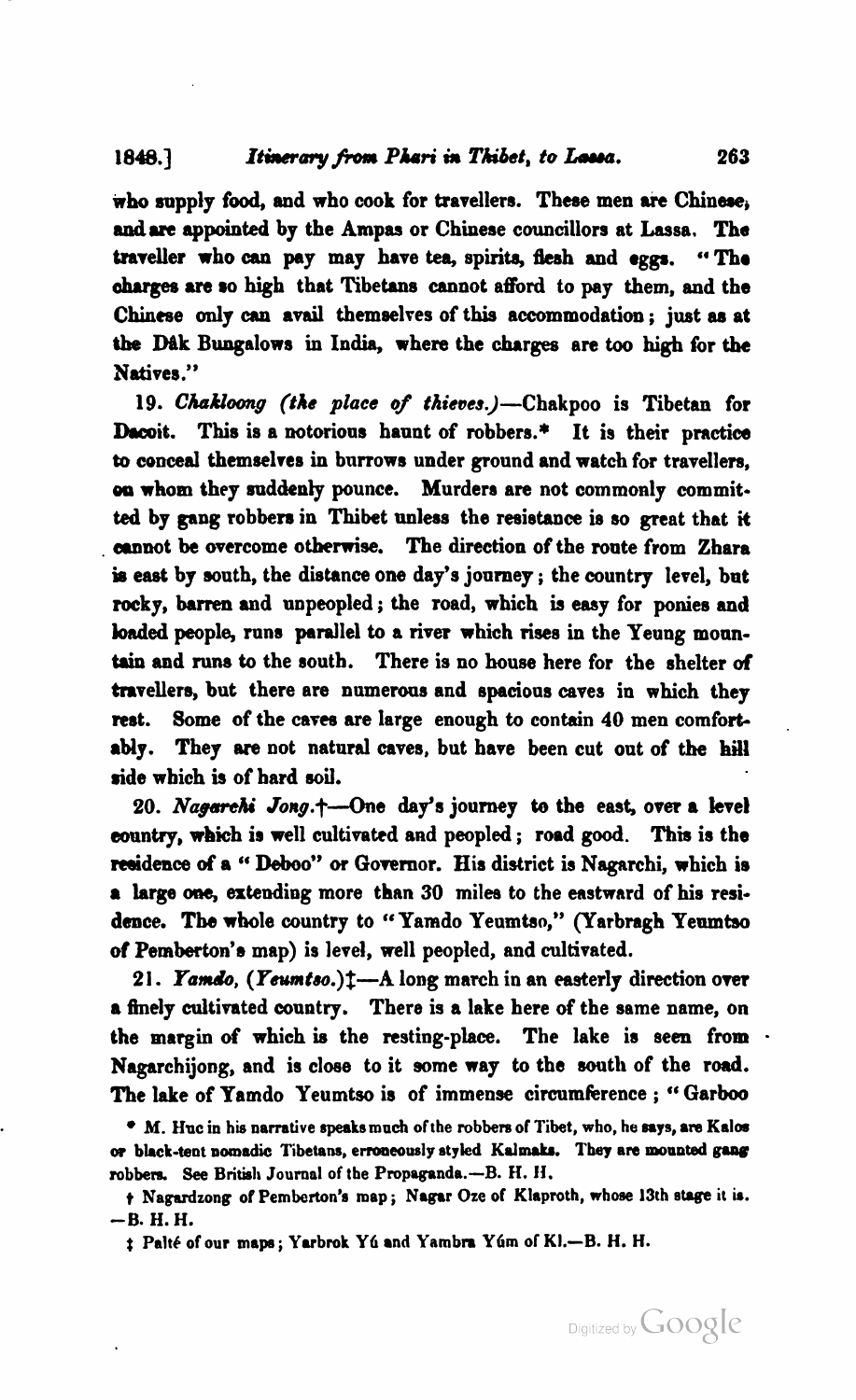ong," a Raja of Lusa, once travelled round it in 18 successive **days md**  nights. He had relays of Ponies all the way. The country all **around**  the lake is well cultivated and peopled ; and fish are most abundant **in all** parts of it. The depth of the water is very great. At one place it is 18 ecore of fathom, **2160** feet. There is **an** island in the southwest corner of the lake, on which there is a Goomba named "Dorie Phamo." The passage is fordable and about a mile in width. This is the only part of the lake that admits of a fordable passage to the island. In all other parts leather boats are used in the navigation and fishing. The island is a mile in diameter and **rises** gradually from the water to a height of **200** feet. On the summit **is** the Goomba which is visited by immense numbers of people from all parts of Tibet. There is an avatari Lama always in this Goomba, which is one of great sanctity and note. It is built of stone and very large. The images are all gilded. The Gelongs\* belonging to the establishment are about **100** in number, and there **are as** many Nuns (Annees.) The library **in**  a very extensive one and the lands appertaining to the monastery **com**prise the whole of the villages on the mainland to the west. The number and value not known. '' The island is not at all large, nor is it the least like that in your map. $+$  A man starting at daylight can walk round it by noon." This is the information of a Lama who has twice circumambulated the island on his visits to the Goomba. All the pilgrims and religionists who visit "Dorje Phamo" circumambulate the island three times ; once along the watar's edge, once half way up the hill and once round the summit. On each circuit, at the four cardinal points, is a Chasting (Chaitya) in which **are** images of stone. The dead bodies of Lamas and Gelongs belonging to the Goomba **ere camed** to the shore at the different Chaityas. A fire is lighted **ar** a signal to the vultures; a blast is blown from the thigh-bone of a man for the same purpose : and the body being cut into small pieces and the bones broken, the whole is scattered about to be devoured, which is done very quickly by srrarrns of kites and vultures. The bodies of the **poor are** thrown on the shore entire to be tom asunder at leisure : and after the flesh has been removed the skeletons are thrown into the lake.

**t Pernberton's.** 

**GelCng m Monk** ; **Lame, be who obows the wry** ; **lun, learned monk** ; **often Prior or Abbot-B. H. H.**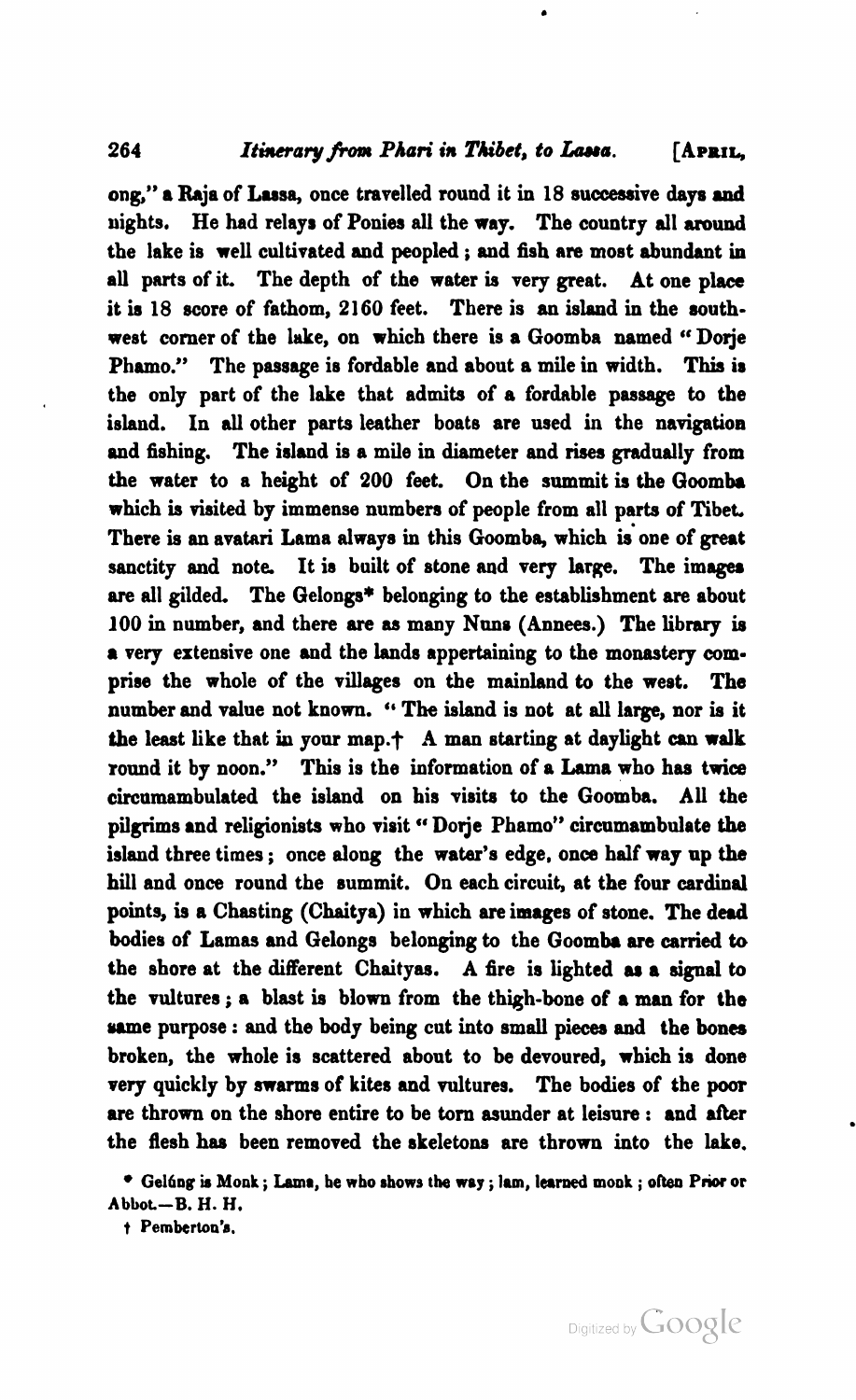#### **1848.1** *Itinerary from Phari in Thibet, to Lassa.* **265**

There is a spring of sweet water on the Island, which supplies the Qoomba, and on the mainland the people drink the water of other springs. The water of the lake is not reckoned wholesome. Running water is always preferred in Tibet. Horses and cattle swell np after drinking in the lakes, and sometimes suffer greatly from doing so.

22. Yassi.-One day's journey in a northerly direction along the banks of the lake. The road is good and passes through level fields and small **villagee** all the way. There **in** a Poat Station here, and nothing more.

23. Kesong, (Sambo)-The bridge of Kesong.-One day's journey in an easterly direction and along the lake's side. The bridge of Kesong, built of stone, is over a creek of the "Yamdo Yeumtso," which extends in a northerly direction abont two days' journey. It is not running water. At the bridge it is 400 yards wide. **The** Yamdo Yenmtso is fed by numerous small rills, but has no river **running** out of it. The bridge of Kesong is sometimes under water in the rainy season **(August).** It is formed of 18 stone-masonry pillare with a platform of large slabs or slates. The depth of water at the bridge in the dry sea**son** is but **2** or **3** feet.

24. Phedijong.\*---One day's journey to the eastward along the lake. This is a station for a detachment of about 60 soldiers, Chinese and Tibetans, and the residence of a civil officer, styled the Phedijongpun. There is a **good** sized village and provisions **are** procurable. Wheat and barley are the principal articles grown in the neighbouthood. The **country** is level and productive. The plough with bullocks is used by a few of the better sort of people ; but the hoe (kodali,) is most in **we.**  The cattle hereabouts are of a short horned kind, black, red and spotted. They are famous as milkers. Flocks of sheep and goats are numerous and extensive. The Kiang (wild ass) is not known here; it is most abundant abont Chumnlari and **Phari.** 

25. Tamaloong.<sup>+</sup>-One day's journey east by south; about half way

<sup>\*</sup> Zung or Zeung, is fort, military post. Such and monasteries (Gumba) constitute **the nuclei of nearly dl the mdl towno or villages of Tibet; Zung-pun is cbatehin, or Killadar.-B. H. H.** 

 $t$  (Djamáloung of Pemberton's map.) Djamaloung of Klaproth, who however places **it on the Siup6, far north of the Ynmdo Yeum and having the Gmba or Kunbo**  range interposed. Kl.'s route crosses the Sanpu here.-B. H. H.

**2 M**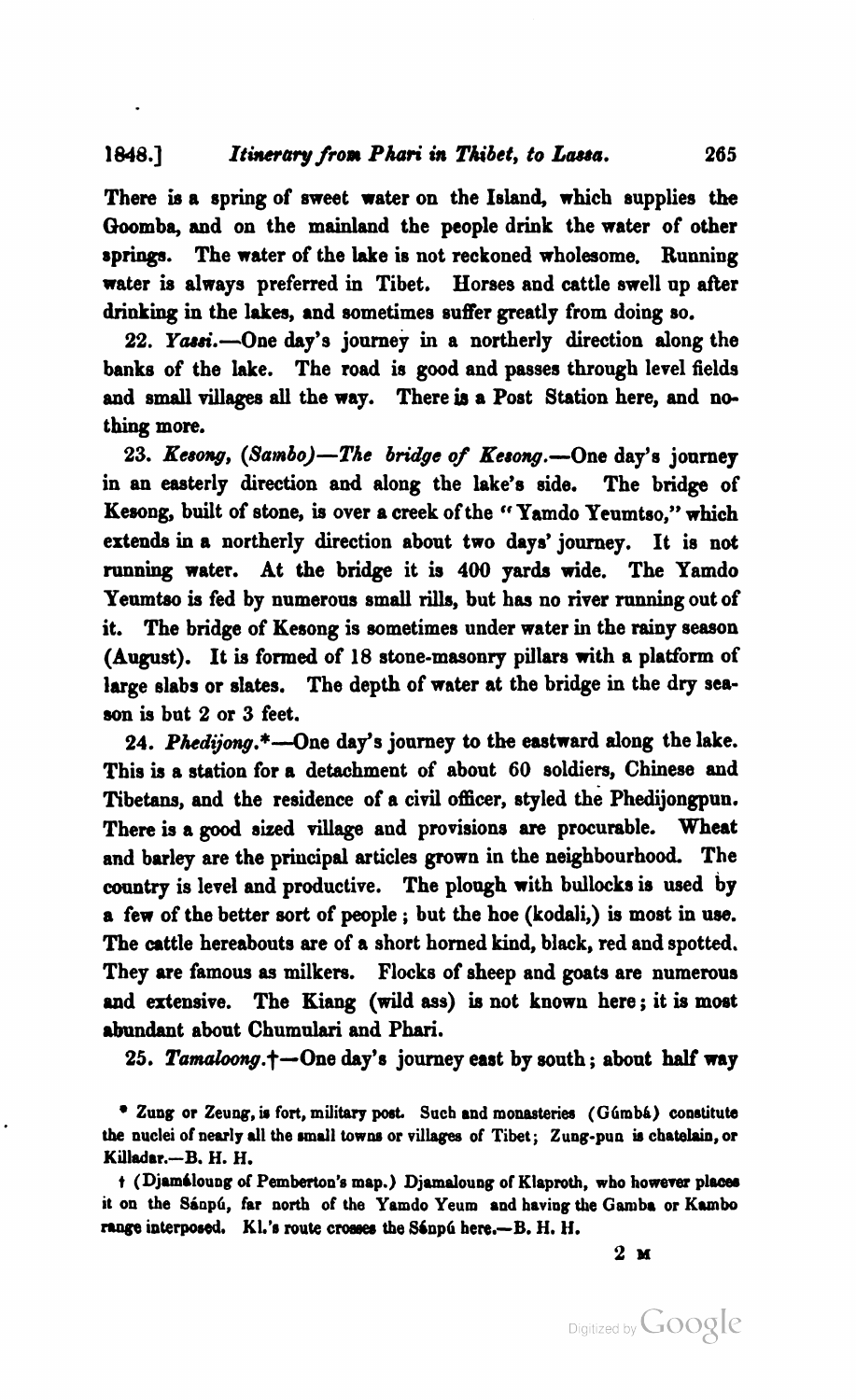between Phedijong and this place the road leaves the bank of "Yamdo Yeumtso" and the country rises, but is cultivated and well peopled. The ascent is gradual, however, and the road good. The village at this stage contains about 20 houses.

26. Kambaparzy.---A very long march. The road lies over a pass of the Kambo'mountain, the whole of which to the **north** of the road is covered with perpetual snow. To the south **also** of the pass is generally covered with snow, and in winter the pass itself is sometimes snowed on, but is never blocked up. The district of Digarehi extends eastwards to the Kambo mountain; and the Lassa district extends westwards to the same range. The Kambola\* range extends southwards to the Yamdo Yeum lake and a great way to the north. The halting-place is at the foot of, and on the east side of the Kambo mountain. The ascent on the west side, and the descent on the **east,**  are about the same in extent : Tamaloong and Kambaparzy being about the same level. At the latter place there is a good deal of cultivation, wheat, barley, and buckwheat (jáoo) are grown here. Buckwheat is not met with anywhere on the road from Phari, until you come to Kambaparzy, so that this is the lowest elevation on the **mad.** It is warmer here than at Tamaloong. [N. B. The descent to Kambaparzy must be greater than the ascent from Tamaloong, as the temperature is eonsiderably higher at the former station than at the latter. So say my informants.]

 $27.$  Kumpachangtong.--One day's journey due east, over a level county which is cultivated and peopled. There **ia** some descent in the **course** of this march, and the temperature is warmer **as** you go along. Wheat, barley, and buckwheat are the staple crops. The plough is used in agriculture as well as the hoe ; beans, turnips and radishes are the only vegetables grown.? [N. B. According to Pemberton's map **the**  great river of Tibet, the Sampo, should .have been met with on **thir**  march **as** on the preceding one.]

28. Chasumchoori.---One day's journey to the east. At this place

Digitized by Google

**lm, mountaio. Kambo is the Gamba of Klaproth and Cambalaof Rennel1.-B. H. H.** 

t Moorcroft gives an excellent account of the 5 species of barley proper to Tibet, and which are eminently deserving of the attention of agriculturists. The turnips also are **excellent.-B. H. H.**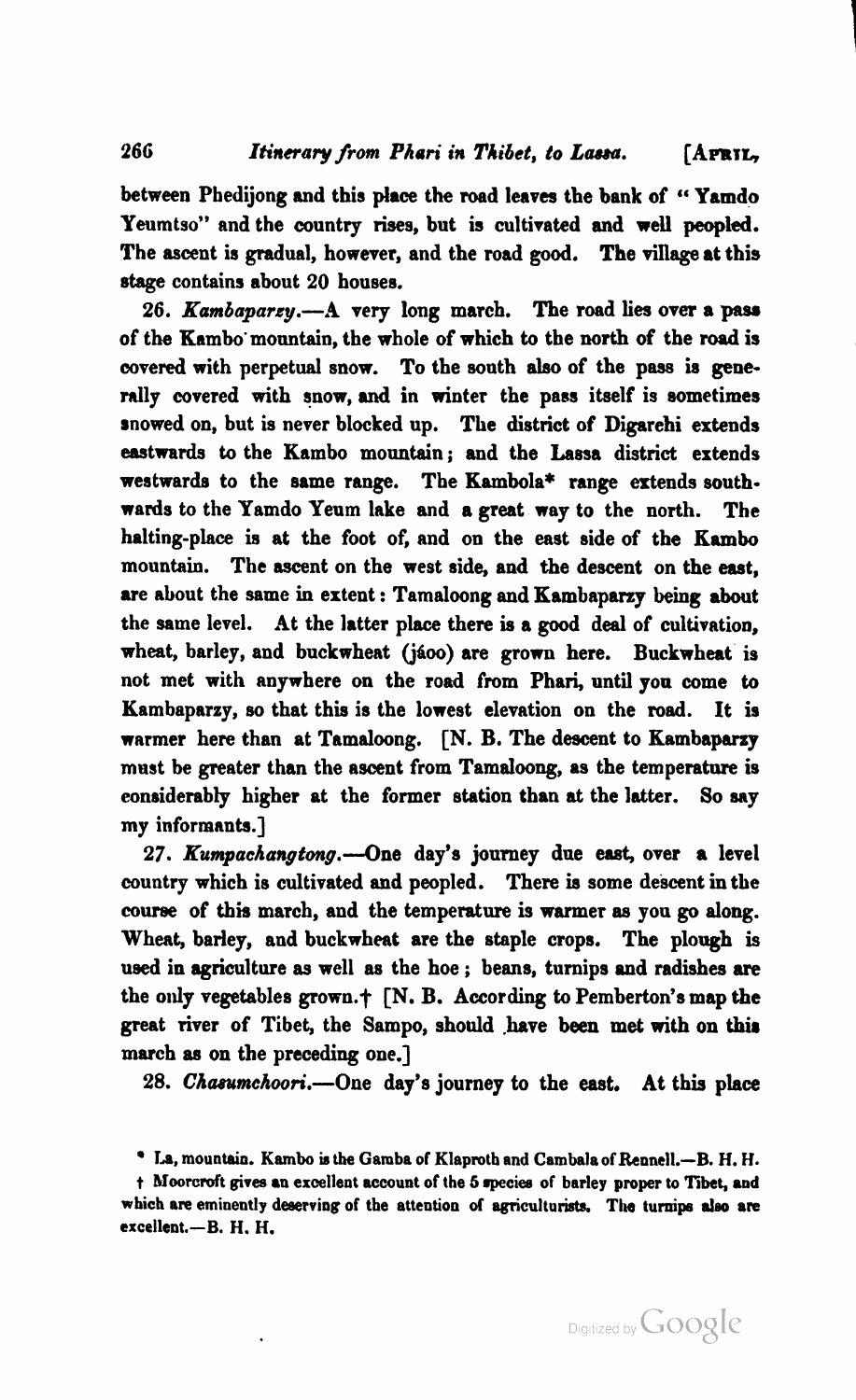you cross the Yaroo Tzangbo,\* (Sanpoo) which is the largest river in Tibet. It runs here to the eastward, but its course previously is from the north, for it comes southwards along the east side of the Kambo range. The Yaroo Tzangbo does not run near Digarchi, it is to the north of that place. How **can** it run in an easterly course **all** the way from **Digarchi** when the great **Kambo** range **runs** north and eouth ? The Yaroo Tzangbo comes a long way down from the north to the east side of the Kambo range. At Chasumchoori the Yaroo Tzangbo **is** three times the size of the Teestah river where it is crossed on the road from Darjeeling to Tumloong, the Sikim Raja's residence, There is an iron chain suspension bridge over the Yaroo at this place. It is only wide enough for one man to go along. The platform is a single plank a foot wide. Loaded men, cattle, horses and merchandise are crossed in wooden boats. The iron bridge was erected by the **Lamas** of Chasnmchoori Goomba **ages ago.** The piers are of atone masonry, the chains are formed of strong links each **o** cubit long. The bridge does not span the whole river. The pier on the northern side is some distance from that bank, so that in the dry season even after crossing the bridge you have to wade some way to the shore. In the wet season you cannot ford the space between the northern pier and the bank, and are therefore obliged to cross by boat. The bridge is 20 cubit at least above the river, which is a rapid oue and never fordable. The Goomba here is a large one ; it has 200 Lamas and Gelongs belonging to it, and a very large library.

**Y8r6** tang-pa **See** preceding note.

Yaru is the proper name. Tsang-po, an epithet pointing out its intimate connexion with the great central province of the country or Tsang.

De Coros, from Tibetan authorities, notices the several great ranges that traverse Tibet. He gives 6 such, and says Lassa and Digarchi lie in a valley between the 3d and 4th. But he implies that all these ranges run parallel to the Himalaya, whereas the Kambo range is here clearly made to be a transverse or meridional chain, and M. Huc notices no less than 4 such as occurring between Siling and Lassa, viz. Chúgá, Bayam Khár, Tanla and Koiram, the winter passage of all which he describes in fearful terms. The Bayam **K&. mys** Klapmth, divides Slling from Kham, and the valley of the Hohangho from that of the Yangtse Kiang. The Kambo of this itinerary is the Gamba of Klaproth, who **M** followed by Ritter in making the range and the river run parallel to **each** other west **to**  east, with a little northing, all the way from Digarchi to Jamaleing, where the river is crossed and the road strikes north up the Galdze to Lassa. Digarchi is placed on or close to the river by Klaproth (Memoires 3, 416, map) and by Ritter (Atlas of Mahlmann, No. II. Ost Hoch Asien.)-B. H. H.

267

**2~2**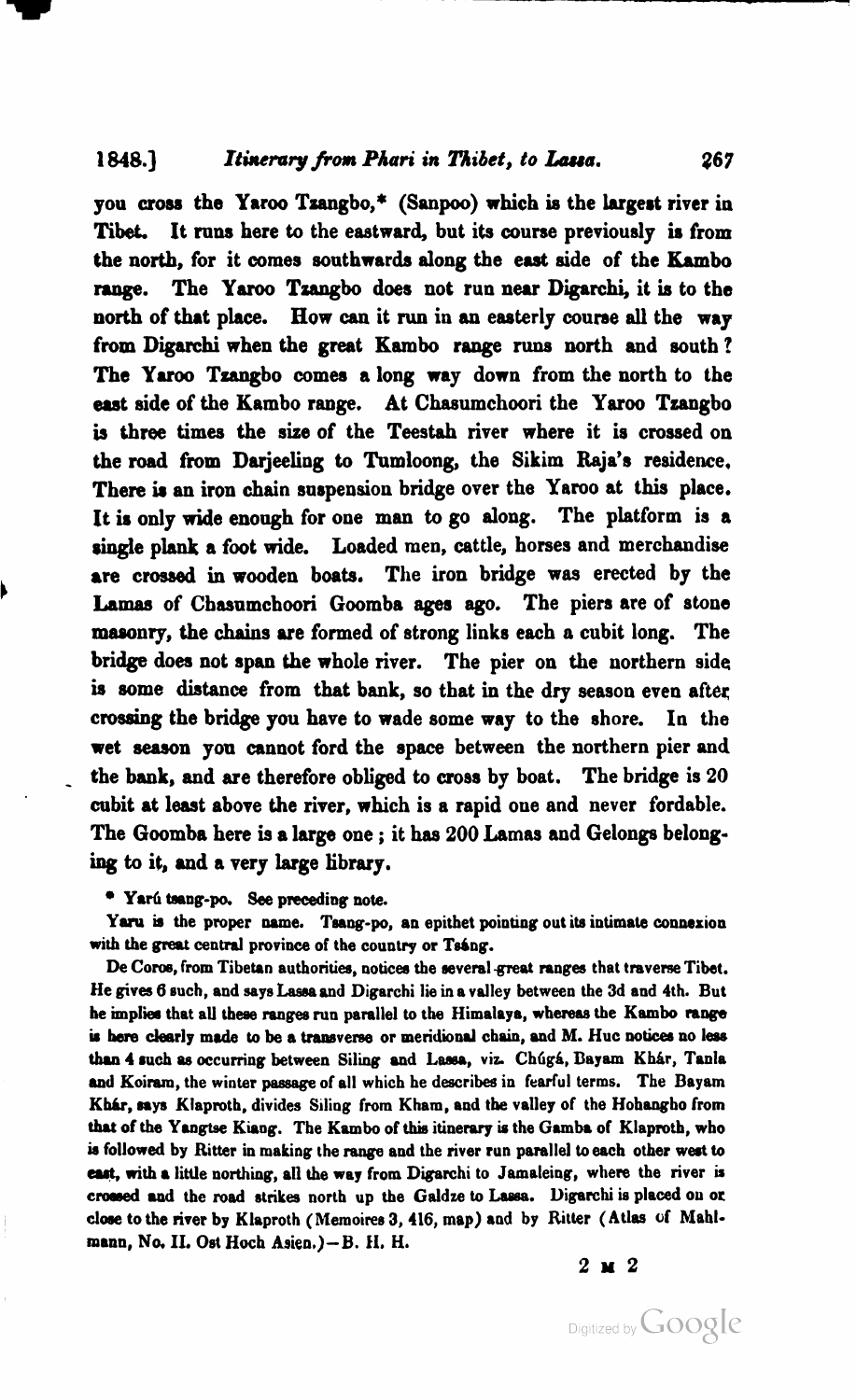#### 268 *Itinerary from Phari in Thibet, to Lassa.* [APRIL,

29. Choosoojung.\*---One day's journey along the north bank of the Yaroo in a south-easterly direction. There is a Deboo or Governor resident here, and a Military Detachment of about **100** men, Chinese **and**  Tibetans. They are armed with muskets, swords, bows and arrows. They have no artillery. They are not uniformly dressed. The Chinese wearing their national costumes, and Tibetans theirs. The country around is level, but the "Jong" or Deboo's house is on a hill. The Governor is a Tibetan. The climate is temperate here, as it always is near the rivers. When the sky is cloudless in the summer season it is hot : but the people wear woollens all the year round

30. *Chisoom*.--One day's journey in a north-easterly direction, over a level county. This is the residence of a Deboo or Governor.

31. Parchie.--One day's journey in a south-easterly direction, over a good road and through a level well cultivated country. **This** is a Post Station, and the village is on elevated ground.

**32.** Num.t-One day's journey due east, over a level country. Road good, the county well peopled. It does not snow here even in winter, and the climate is agreeable, not cold, nor hot. This is a Post Statiou, not for the conveyance of mails, but where relays of Ponies are placed for travellers of consequence.

33. Lang-dong.-- Due east from Num one day's journey over a good road. The country is well peopled, but there is no village at the resting-place.

34. Jangh.-A day's journey in an easterly direction. The country level, well cultivated and peopled. **A** small village and Post Station here.

35. Nithang.<sup>†</sup>—This place is in the middle of an immense plain on which there is no cultivation or population. It is nearly bare, has no water and is very hot. People cannot live on the Nithang plain, which is a sort of desert on account of the heat and drought. The **soil** is sandy in many places. The Goa Antelope is the only animal found on Nithang. The plain is about **20** miles across.

**(Teisnchoudjoung OF Pemberton's map.)** 

**t** Nam occurs in Kl. as the name of a ridge or Peak off the route and about a degree **W. 5. W. of Lasso.-B. H. H.** 

 $f$  KL notes a river Nitang a feeder of the Galdzo which runs east from mount Nam. **Rennell baa srsgo w, called.-B. H. If.**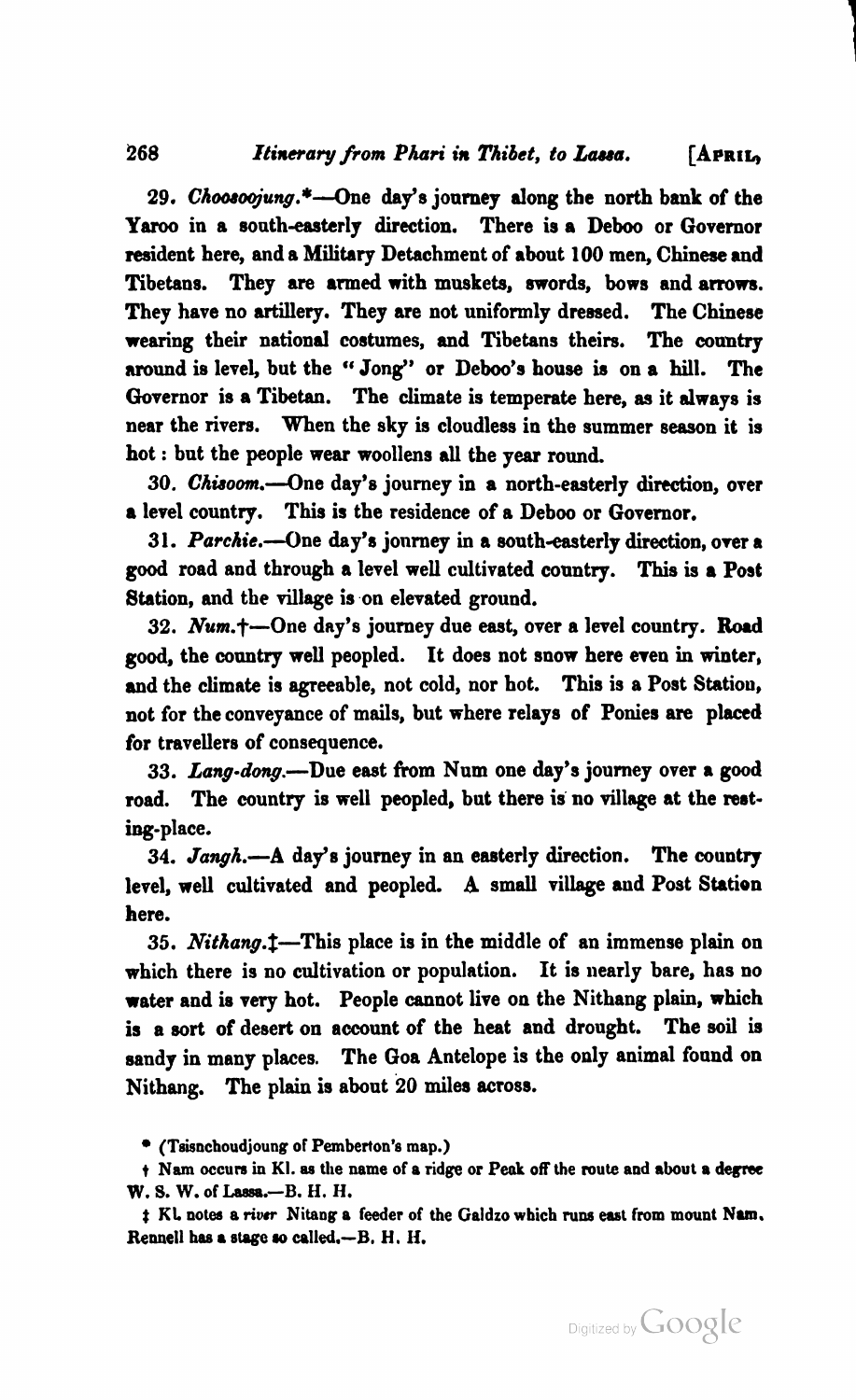36. Kechoo-The resting-place is on the river of this name, which runs from the east and by the town of Lassa. Its course from Kechoo is to the south. It is a large river never fordable. It **is** crossed in leather boats. The banks of the river are fertile, well cultivated and peopled. The houses are all built of stone.

**37.** Cham6arangjeung.-One day's journey to the north from the Kechoo river. There is a good deal of ascent on this march and the road is rough and stony. "Chambarangjeung" **ia** the name of a large stone image which stands on a hill near the resting-place, and to which there is a considerable resort of pilgrims and worshippers. The history of the image is not known. It is believed to be of immense antiquity. It is in the figure of a man cut in bas reliero on the rock. Its height is reckoned at **30** feet and it is well proportioned. There are no inscriptions on the rocks abont it. The right hand hangs on the thigh. The left is across the breast, and grasps a round stone, the size of a **six** pound shot.

38. Tcheuling.--One day's journey north by east over a level country. No descent from Chambarangjenng, and it is a nearly level plain all the way to **Laasa.** There is a Goomba here of the same name, the Lamas of which are of the *Geloo*\* order, i. e. they wear the yellow robe and sugar-loaf cap. The number, with the Gelongs, is abont **100.** The country around is well peopled. It appears that from Chambarangie**ung** to Lassa the country is an elevated plateau, and that the Kechoo river runs along its southern face. The elevation is estimated at about **200** feet.

39. Teloong.-- On the left bank of the river Zsheunemoongtcho, which runs from the north and keeps a southerly course from "Teloong." It is crossed by a stone bridge. The country on both banks is level, well peopled and cultivated.

40. Shemidonka.-This is a small town inhabited entirely by Chinese, i. e. the males are Chinese, the women are all natives of Tibet. The Chinamen who serve at Lassa are not allowed to bring their wives along with them ; they marry Tibetans, and on their return to China leave them and their families behind. The men of this town are principally soldiers, and other followers of the Chinese Ampas, resident Councillars, at Lassa. The distance from Lassa is about 30 miles.

**G614-p&, the most modern, but dominant** sect **of Wm.-B. H. H.**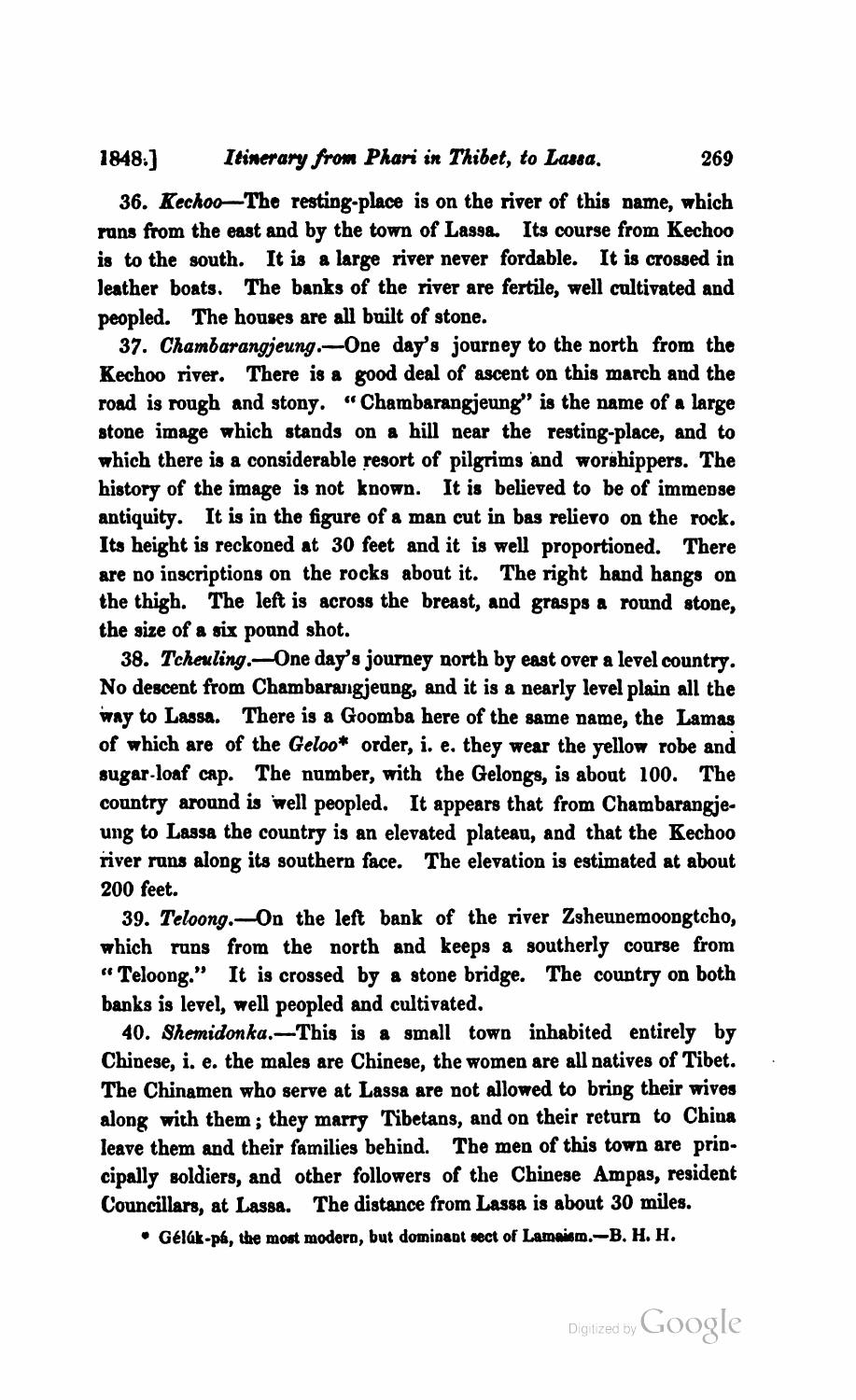#### Itinerary from Phari in Thibet, to Lassa. APRIL

**4 1.** *Debong* **Gooaba, w Convent o/** Ddbhg.-About **15 mil-** a northerly and easterly direction. The road all the way is paved with stone flags and is broad and level. The country around is fertile and well cultivated. The grand Lama of Lassa, Gemooramoochi, frequently resides at Debong Goomba, which is a very large one and **has**  extensive endowments of **land.\*** The Lama has five principal Goombas immediately subject to his control and near to Lassa. His chief residence is in Lassa, at Patala Goomba. To the east of the city is " Sera Goomba," one day's journey. To the west is " Deboug Goom**ba,"** a similar distance. To the south is " Mol Goomba," and to the north is the "Gandeng Goomba." The road at Debong Goomba **taka** a southerly direction along the Kechoo river to **hsa.** The Kechoo is not crossed before reaching Lassa, it runs to the east of the city about half a mile. Patala Goomba is built on a rock.

42. Lassa.-I5 miles from Deboong; a paved road all the way. The capital of Tibet and centre of Tibetan commerce and learning.

#### *Renrarku* **by Mr. Hodgron.**

I have carefully compared Dr. Campbell's Itinerary from Phari to Lassa, with Klaproth (Memoires relatifs à l'Asie iii. 370-417) and Ritter (Atlas von Asien of Mahlmann). Klaproth, followed by Ritter, places Phari in 28 N. Lat. and Lassa in **303** N. Lat. His longitude of the former place is  $87$ —of the latter,  $89\frac{3}{4}$ ; so that we have  $2\frac{3}{4}$  degrees of northing and the same of eating, and cannot allow above **400** miles for the whole distance, even if we give **100** for the road increase, and that is too much allowance on that head. Klaproth's main data are **so** well founded (Mem. ubi supra, p. **371)** as to command a necessary assent : wherefore Dr. Campbell's total of **5 15** miles **is** clearly too much by above **100** miles. On routes like this, where there are few inhabited places to halt at, lazy folks like Lamas, make innumerable stages, guided by indolence and by convenience of wood and water,-both very rare inTibet. Klaproth has but **21** stages-Dr. Campbell, **42.** Klaproth'a stages, as far as given, are as follows :-

- **1.** Cbasa,. . . . . . . . . . Chumalari occurs between **2-3** stages, much
- 2. Gangnam, ...... > north of Chasa; and under the peak is the lake
- 2. Gangnam, ...... > north of Chasa; and under the peak is the lake<br>3. Dochia, ........ > of Ram or Zúm; route is due north all the way. **....** J of Ram or Zúm; route is due no<br>• Well described in Huc's narrative.—B. H. H.

270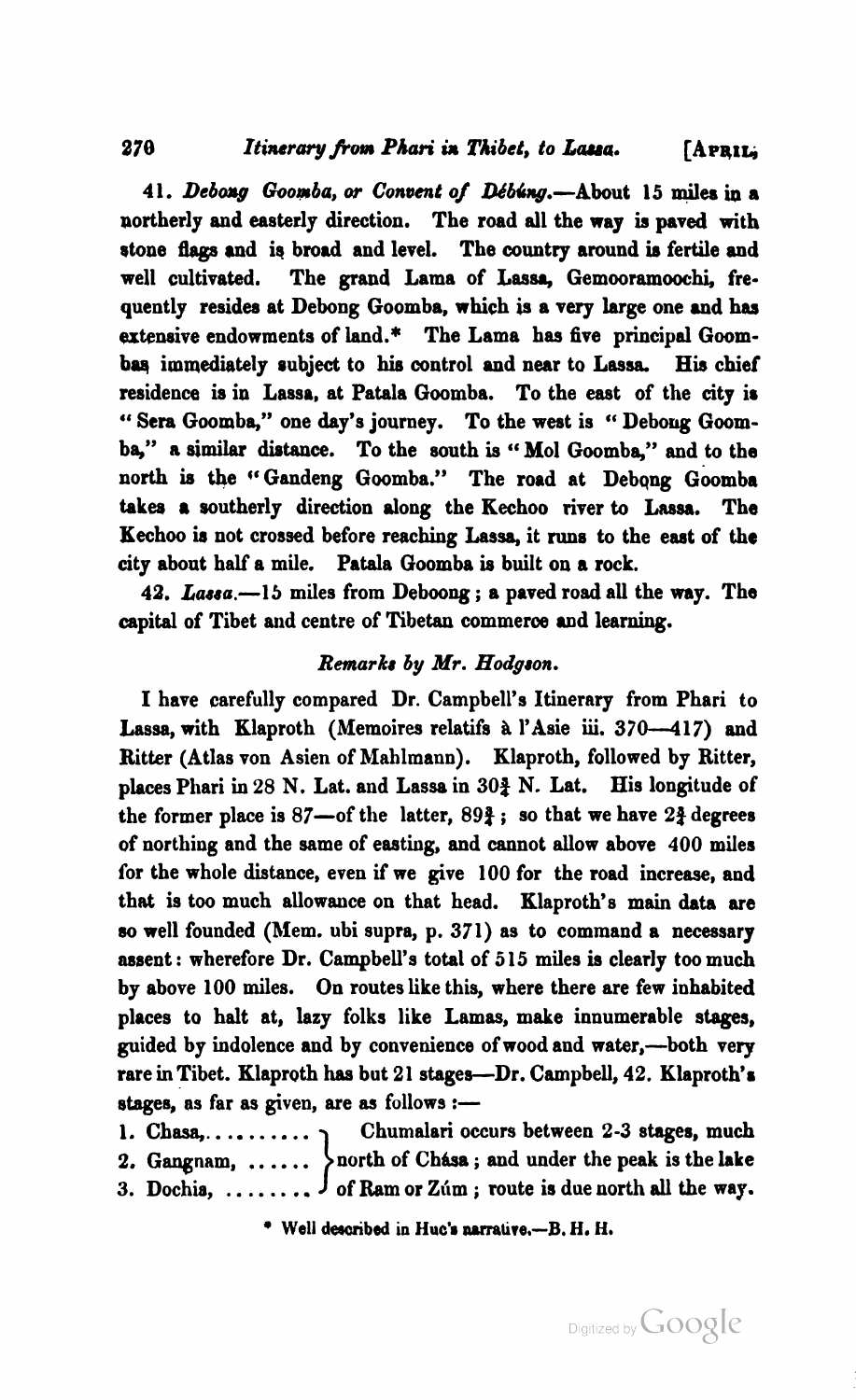1848.] Itinerary from Phari in Thibet, to Lassa.

**4. C%dG,.** ......... Course N. E. Another lake **died** Gangla is

- 
- 
- 
- 

t. **Súmdta, ........** J passed.<br>Course due N. up the Bainam river (Painom-Course due N. up the Bainam river (Painom-<br>
...... chú.) A meridional ridge on either hand.<br>
That on the left called Chún. At Dzialdze the<br>
roads to Digarchi and to Lassa diverge. That<br>
to former down the Bainam, which fal 6. Gangamor,...... | chú.) A meridional ridge on either hand.<br>7. Cháhú, ........ | That on the left called Chún. At Dzialdze the 7. Cháhú, ........ J That on the left called Chún. At Działdze the **8. Nami,.** ......... roads to Digarchi and to **Lassa** diverge. That  $\vert$  to former down the Bainam, which falls into the Sdnpn at Digarchi itself.

**Course a little east of north up the Nian** <br>
river, a feeder of the Bainam, which having<br>
flowed S. W. as far as Dzialdze, turns N. W.<br>
led by the main stream. The Lalúng and river, a feeder of the Bainam, which having 10. Sádú, ........ flowed S. W. as far as Dzialdze, turns N. W. 11. .............. led by the **main** stream. The L.1dng and 12. .............. Zhng **are** crossed; and obliq-ue **meridimd** ridges bound the road, which are styled Dad-<br>rang, and Kharab and Kiábzú. Those on the jleft hand blend with the Gamba range.

13. Nagardzé, ....) Route lies to the N. E. chiefly along the 14. Chaidam,...... Gamba range. The Sánpú is crossed between 15. Jamálúng, .... (15-16 stages. The great lake called Yambra 16. Chúchúr,....... J Yúm and Yár brok Yú, is left far on the right.<br>Course nearly north along the right bank of Course nearly north along the right bank of<br>the Galdze, several feeders of which are crossed;<br>one is called Nitang, which name occurs not as<br>that of a town. The Ram ridge remote on the<br>left hand. No town of that name occur 17. Raya dúmba, .. the Galdze, several feeders of which are crossed;<br>18. Nitang, ...... one is called Nitang, which name occurs not as 19. Túrúng Gang,.. ) that of a town. The Ram ridge remote on the 20. Dúnggár, ..... left hand. No town of that name occurs. The ridge is obliquely meridiond.

{ ........ Course **9.** E. parallel to the river, which 21. **Lassa,** makes a deep curving bend, embracing **Lassa** on the south.

N. B.-A few stages may be omitted. Halts in the desert.

#### *Rangea.*

Dr. Campbell's 2d ridge is probably the Chún of Klaproth, who however gives it a meridiond course parallel to the river Bainam and not crossed by the route. Dr. Campbell's Kárú ridge may be the Kharab of Klaproth, and his name, a misprint for Khárú-lá or mount Khárú. Dr. Campbell's **Kambo range** is questionless the Gamba of Klaproth. The route crosses it according to both. But Klaproth makes it **ruu** E.

271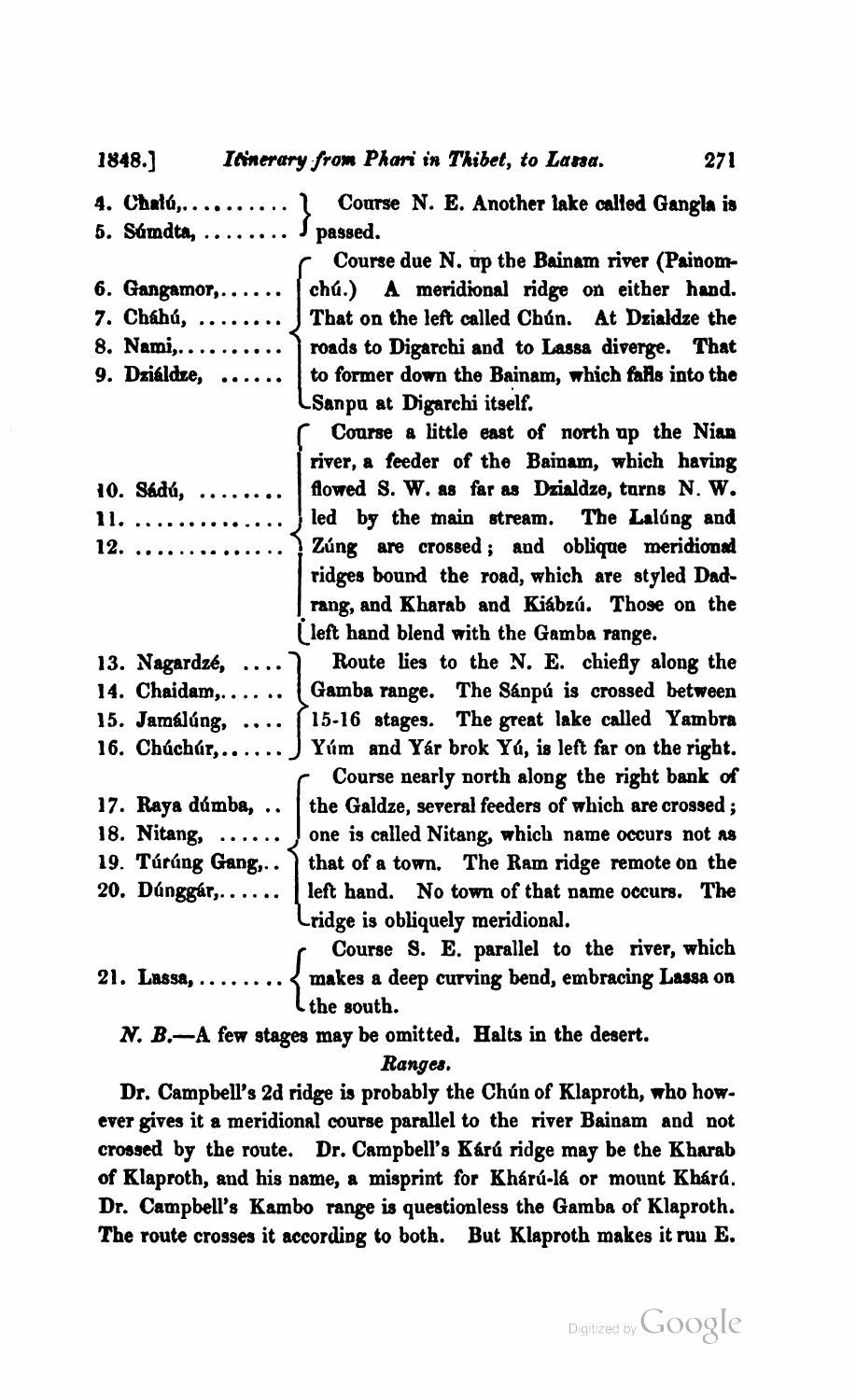and W. (from Jagagunggar to **Digarchi)** only treading a little to the north ; and he makes the Sánpú hold a parallel course, excepting the sinuosities of the river. Digarchi is placed by Klaproth on the right and south bank, and the river runs north of the town in an even eastern direction. There is another range, according to Klaproth, north of the river, which **also** is more or less parallel to ib course. The **Peaks** of this northern range are called Súng Súng, Bukori, Nam, &c. The Kambo or Gamba range does not run southwarde nor terminate at the great lake, nor can it be the boundary of the U and Tsáng provinces. A continuation of it, however, running from Jamalung to the lake is meridional or follows a south direction, and seems to end at the lake, though Klaproth carries it much further south, viz. to D6d, under the name of Ganglagangri. This portion of the range may **mark** the boundary of the two great provinces. But the route, according to Klaproth, leaves it far on the right and crosses it where it has a W. **and** E. course parallel to the great river.

#### *Towna.*

Dr. Campbell's Giangtche is the Dzialdze of Klaproth, and both place it at the bifurcation of the Digarchi and Lassa roads. But it is Dr. Campbell's 12th and Klaproth's 9th stage. The other chief places on or near the route, in Klaproth, are Nagardze, on, Runbung, off, Báidi, off. Chúchar, on, and Dunggar, on, the way. Of these the first is Dr. Campbell's Nagarchi : the rest occur not in his Itinerary. I have noted, at the foot of each page, as a note, the coincidences **all** along where such occur between Klaproth and Dr. Campbell.

#### *Rivera.*

West considerably of the route and of Phari, Klaproth has several streams, viz. Nio, Púng, Ghi, Lá, and Gó, all of which unite to form the Tchangtchú or river Tcháng. This is the Changchoo of the Itinerary, quoad name, but not quoad position. And the Pa of Klaproth is probably the Má of the Itinerary, though there again the position of the stream cannot be reconciled. I have remarked as a note, on the name Chángchú, and also observed on the vague cluster of feeders arrayed by Klaproth, all which seem identifiable with the Má, whose remotest sources are under the great peak of Cholo, whence the Itinerary gives it 10 stages through Thibet to Phari. Klaproth makes Chumalári, not Himáchal, the great water shed of this part of Thibet : so also Turner.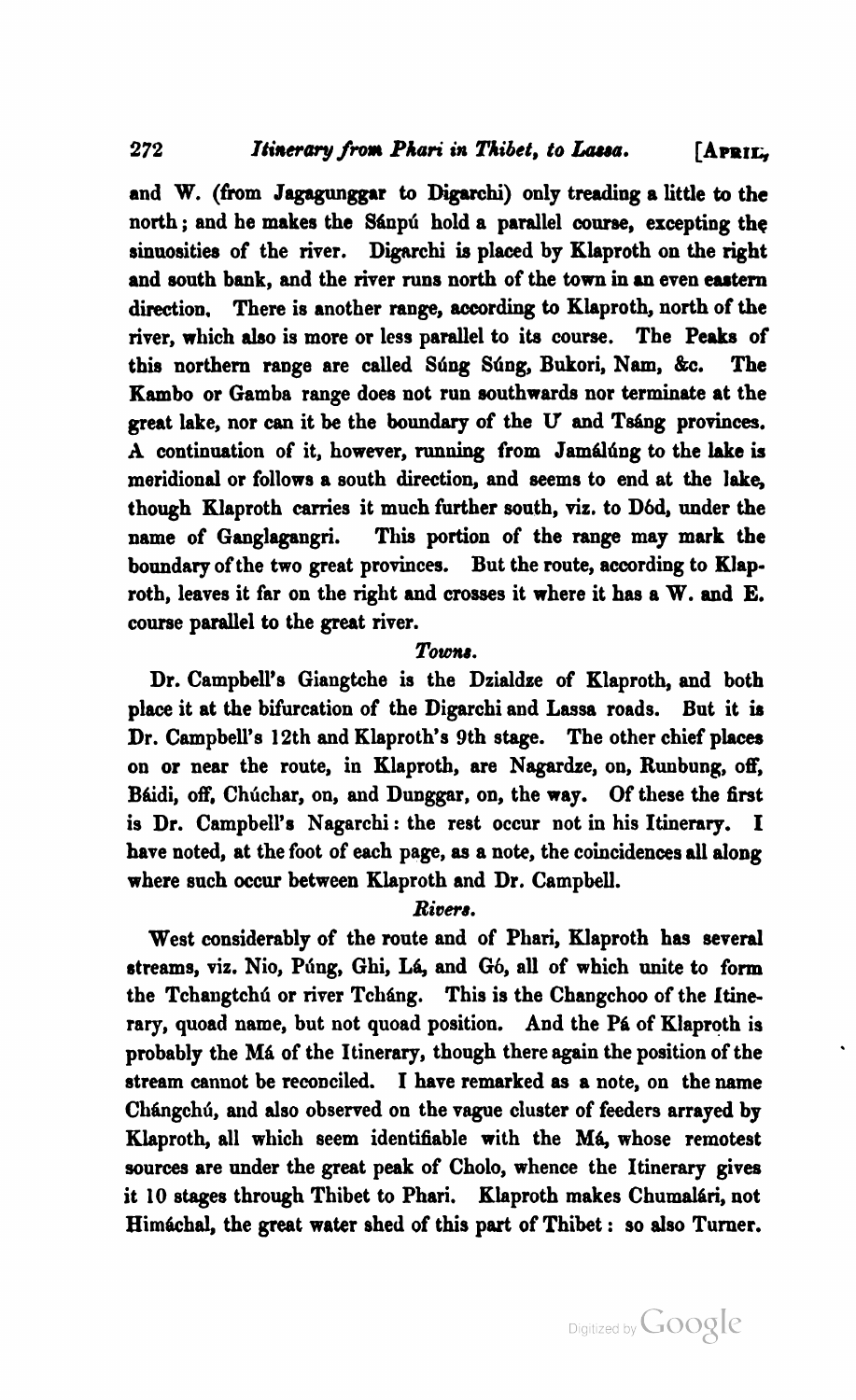The snowy range is here, no doubt, broken with inner and outer ridges, whereof Chumalári is (for us) the inner and apparently the most elevate, though Cholo is also of vast elevation. From Chumalári the rivers of the route flow south to India and north to the Sánpú. Klaproth's Bainomtchú is the Painomchú of our maps, which however sometimes confound it with the Pá or Gaddada of Rangpúr, whereas the Bainomchú runs due north to Giangchi and N. W. thence unto the Sanpu at Digarchi.

The **Id** Ldng, Jdng and **Nian** or Nan, which occur in the **route,**  according to Klaproth, between Giangchi and Nagarchi, are not identifiable with any thing noted in the Itinerary, which however exhibits several small streams in similar positions.---B. H. HODGSON.

#### APPENDIX No, 1.

**Darjeeling to Sikim Durbar.** 

| Places.                       | <b>Miles</b> | Remarks.                                                                                                                                                                                       |
|-------------------------------|--------------|------------------------------------------------------------------------------------------------------------------------------------------------------------------------------------------------|
| $B$ adamtam, $\dots$ .        | 4            | The road runs along the ridge of Leebong<br>to Ging, thence descends an offset or small<br>spur of Leebong.                                                                                    |
| Rungeet River,                | 5            | A steep descent all the way; Pine trees on<br>the roadside about $\frac{1}{2}$ way down; cross the<br>Rungno river $\frac{1}{2}$ a mile this side of the ferry<br>over the Rungeet.            |
| Namgialatchi,                 | 6            | The Rungeet, about 150 feet wide in the<br>dry season and ten to fifteen feet deep, is<br>confined here within a rocky bank on the<br>east side. In the rains its bed is probably<br>400 feet. |
| $Temi, \ldots, \ldots$        |              | One day's journey for a man with a light<br>load.                                                                                                                                              |
| $\mathbf{R}$ umphoke, $\dots$ |              | ditto<br>Ditto<br>ditto.                                                                                                                                                                       |
| Shamphoo Ghat                 |              | On the Teestah river. The road from<br>Rumphoke is described as very rocky and<br>the descent into the bed of the river almost<br>precipitous.                                                 |
| $R$ yote River, $\ldots$      |              | An easy march of ascent the greater part<br>of the way.                                                                                                                                        |
| $Toombong, \ldots \ldots$     |              | Residence of the Raja; an easy march.                                                                                                                                                          |

To the Sikim Durbar from the plains by the Mahanuddi river.

Kooijhora, Reng, Rungula, Renick, Namgialachi, and thence as above.

N. B. The **distances** given are not correct, merely estimated **ones.** 

**2 N**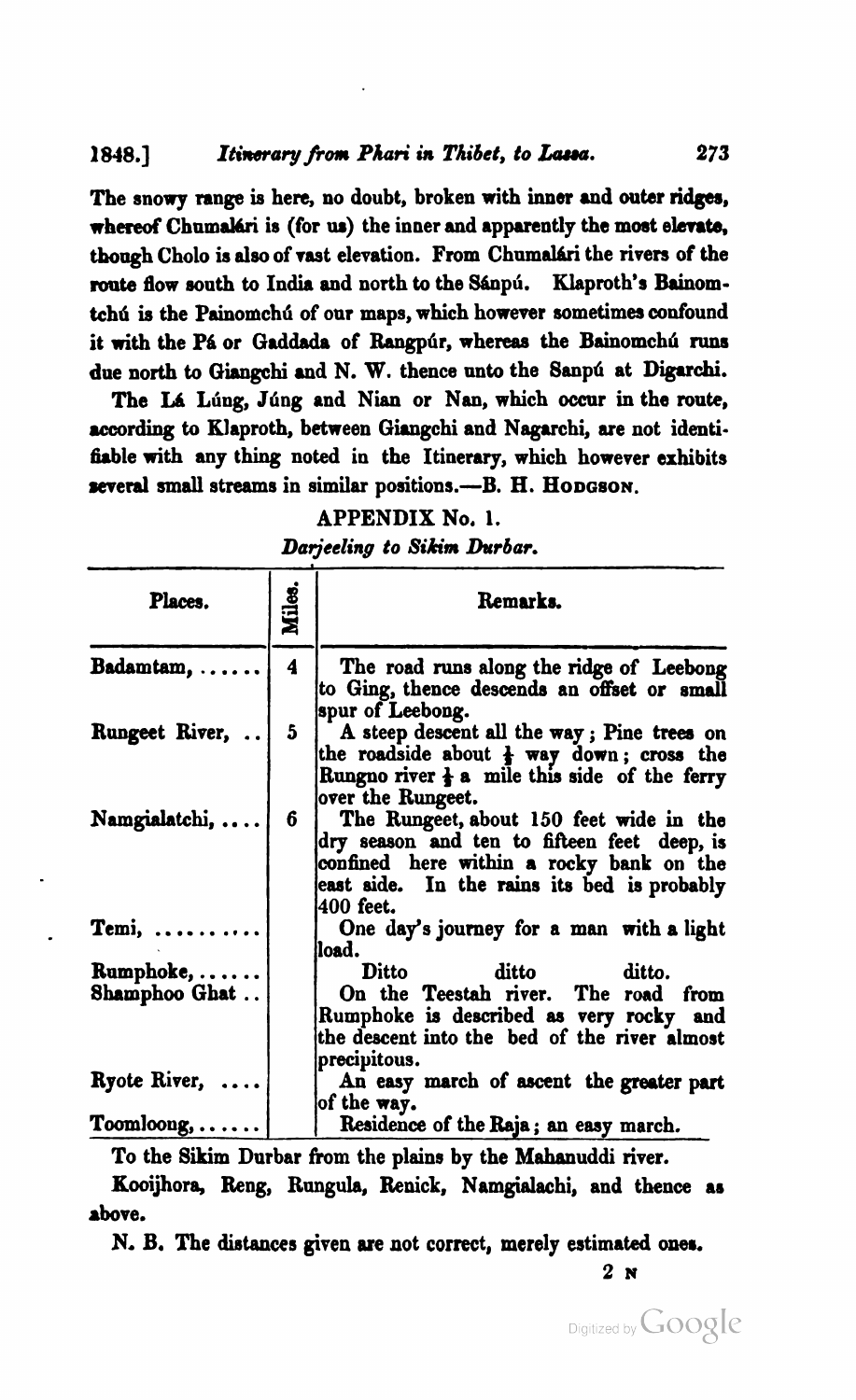#### APPENDIX No. **2.**

Boute from Toomloong, the Residence of the Sikim Raja, to Phari in *Thibet.* 

|     |                                             | Thibet.                                                                                                                                                                                                                                                                   |
|-----|---------------------------------------------|---------------------------------------------------------------------------------------------------------------------------------------------------------------------------------------------------------------------------------------------------------------------------|
| No. | Stages.                                     | Remarks.                                                                                                                                                                                                                                                                  |
| ı   | Tumloong to Kabi,<br>$18$ miles, $\ldots$ . | The Dikchoo river is crossed by a Sanga<br>day's journey, say about 6 miles from Tumloong.                                                                                                                                                                                |
| 2   | Lá Ghep, $\ldots \ldots$                    | Through mountains all the way, which are<br>tipped with snow.                                                                                                                                                                                                             |
| 3   | Chálápok,<br>.                              | Ditto ditto; snow on the mountains along<br>this march.                                                                                                                                                                                                                   |
| 4   | $[Chala, \ldots]$                           | The top of the pass into Thibet; snow here<br>at all seasons except in the height of the rains.                                                                                                                                                                           |
| 5   | Tángzóó,                                    | From Chola you begin to descend, and the<br>road runs north descending almost all the<br>Perpetual snow to the right and left.<br>WAV.                                                                                                                                    |
| 6   | $\mathbf{E}\text{-}\mathbf{tok}, \ldots$    | A gradual descent all the way in the bed<br>of and along the Tangzóó Nuddi. The Táng-<br>zóó rises close under Chola.                                                                                                                                                     |
| 7   | Choomba.                                    | On the Machoo river, which is here as large<br>as the little Rungeet, and has a wooden bridge                                                                                                                                                                             |
| 8.  | $Exsa. \ldots$                              | over it. The Machoo runs north and east.<br>Along the Machoo all the way.                                                                                                                                                                                                 |
| Q   | Bukcha,                                     | A considerable town on the Machoo. Houses<br>on both sides connected by a bridge of stone-<br>piers with wooden platform. The Sikim Raja<br>lives here during the rains of every year and<br>holds a Jageer in the neighbourhood from the<br>Tibetan Government at Lassa. |
|     | 10 To-yeu,                                  | Also on the Machoo river.                                                                                                                                                                                                                                                 |
| 11  | Galling,<br>.                               | From Toyen to this place the road is over<br>steep mountains, but in the direction of the<br>course of the Machoo.                                                                                                                                                        |
| 12  | $\mathbf{Gango}, \ldots, \ldots,$           | A town on the Machoo. Houses of stone.<br>A bridge of stone piers with wooden platform.                                                                                                                                                                                   |
| 13  | Sezeung,                                    | A village on the Machoo. There are nu-<br>merous villages along the river on this march.                                                                                                                                                                                  |
|     | 14 Phari,                                   | A town and district so named. The town<br>is about two miles from the Machoo. It con-<br>tains shops and traders, and the 4 Soubahs of<br>the district reside in it. There are a few Tibe-<br>tan soldiers quartered here.                                                |

The principal town in the neighbourhood of Khari is Rinchingong, a large mart, two marches east of Choombi. It belongs to Tibet. Here

 $\ddot{\phantom{0}}$  .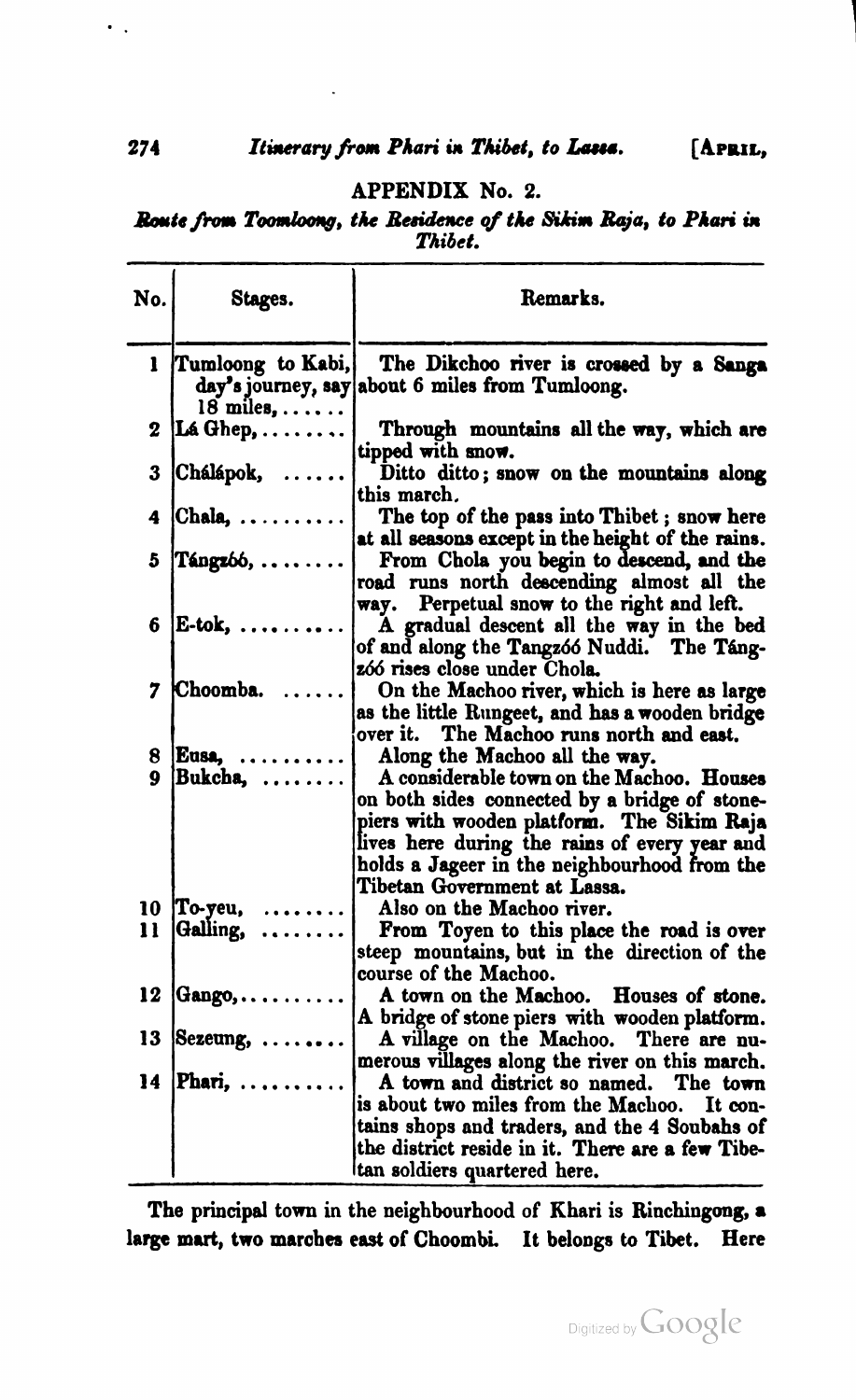#### **1848.1** *Itirreray* **from** *Phari* **in** *Thibet,* **to** *Luau.* **275**

the people of **Bootm,** Sikim and Tibet meet to trade. It is to the north of the snowy range. Pema is the first march from Choombi towards Rinchingong. At Pema there is a monastery of many Lamas and a library.

#### APPENDIX No. **3.**

#### **Divisions of the Route.**

|          | Divisions of the Route.                                                                                                                            |          |            |  |  |  |
|----------|----------------------------------------------------------------------------------------------------------------------------------------------------|----------|------------|--|--|--|
| No.      |                                                                                                                                                    | Marches. | Miles.     |  |  |  |
| ı        | Darjeeling to Tumloong, the residence of the<br>Sikim Raja. $\ldots \ldots \ldots \ldots \ldots$                                                   | 8        | 60         |  |  |  |
| $\bf{2}$ | Tumloong to "Choombi," the Sikim Raja's<br>summer residence in Thibet                                                                              | 7        | 84         |  |  |  |
| 3<br>4   | Choombi to "Phari," a frontier mart fre-<br>quented by Sikimites, Bootanese, Nipalese<br>and Tibetans.<br>Phari to "Giangtchi," where the Digarchi | 7        | 84         |  |  |  |
| 5        | and Lassa roads separate, the latter going<br>to the eastward.<br>. <b>.</b><br>Giangtchi to the lake of Yamdo Yeum.                               | 12<br>9  | 129<br>112 |  |  |  |
| 6        | Yamdo Yeumtso to Yaroo Tzangboo (Sampoo)<br>River.                                                                                                 | 7        | 84         |  |  |  |
| 7        | Yaroo Tzangboo to Lassa.<br>.                                                                                                                      | 14       | 190        |  |  |  |
|          |                                                                                                                                                    | 64       | 743        |  |  |  |

#### *Great* **Mountain** *Ranger* **crorsed on** *the* **Route.**

1st.-The Himalaya proper or great snowy range, visible from Darjeeling, crossed at " Chola," the 11th march from Darjeeling and 4th from Tumloong.

2nd.-The '' Yeung **range,"** which is crossed on the 14th march from Phari.

3rd.-The " **Karoo** range" covered with perpetual snow to the north of the **pas3** and said to be very lofty, is crossed on the 3d march from **Y sungla.** 

4th.-The "Kamba range," covered with perpetual snow and described as the most lofty in Tibet, is crossed on the 8th march from " Ka-

**2N2** '

Digitized by Google